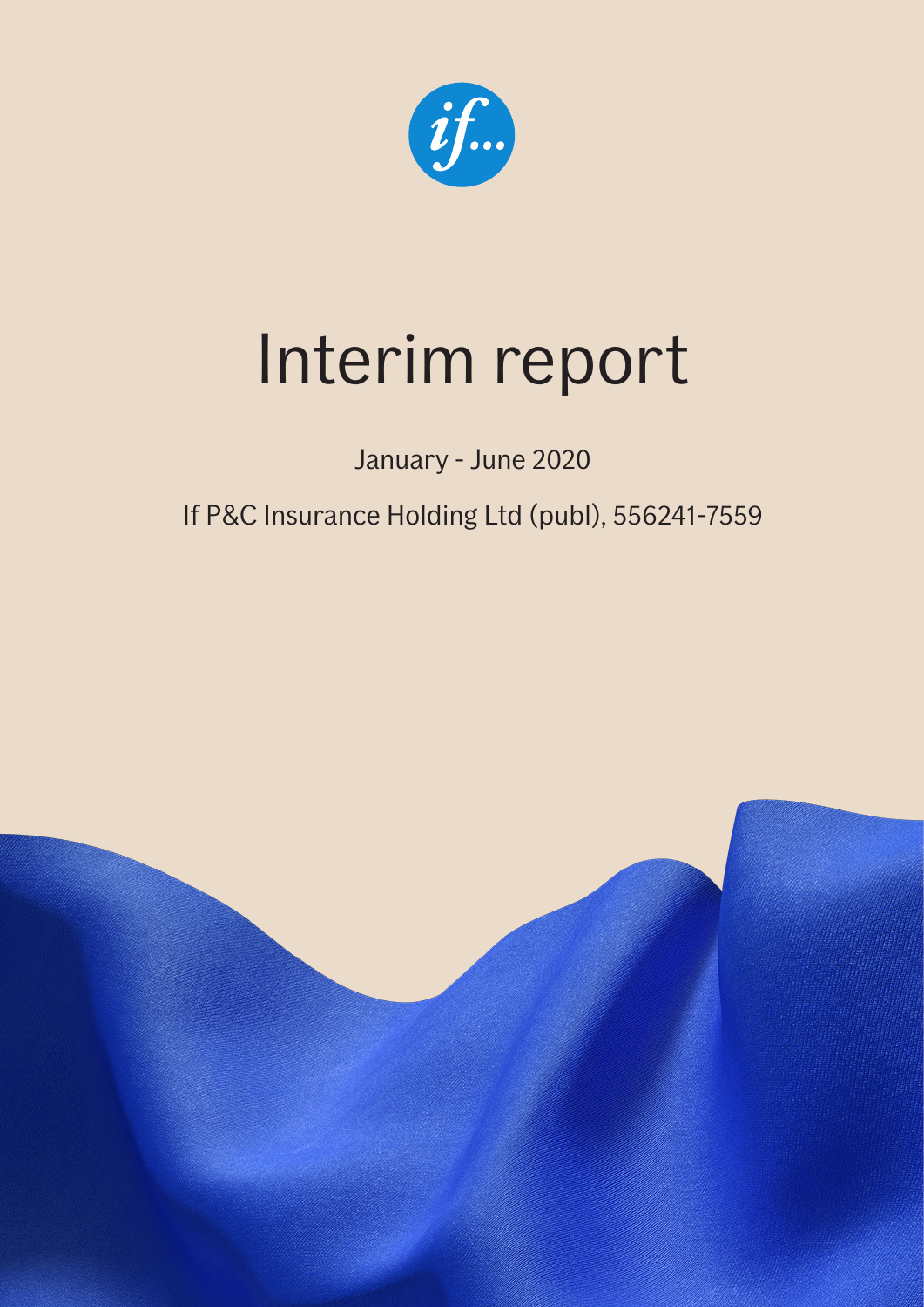# Contents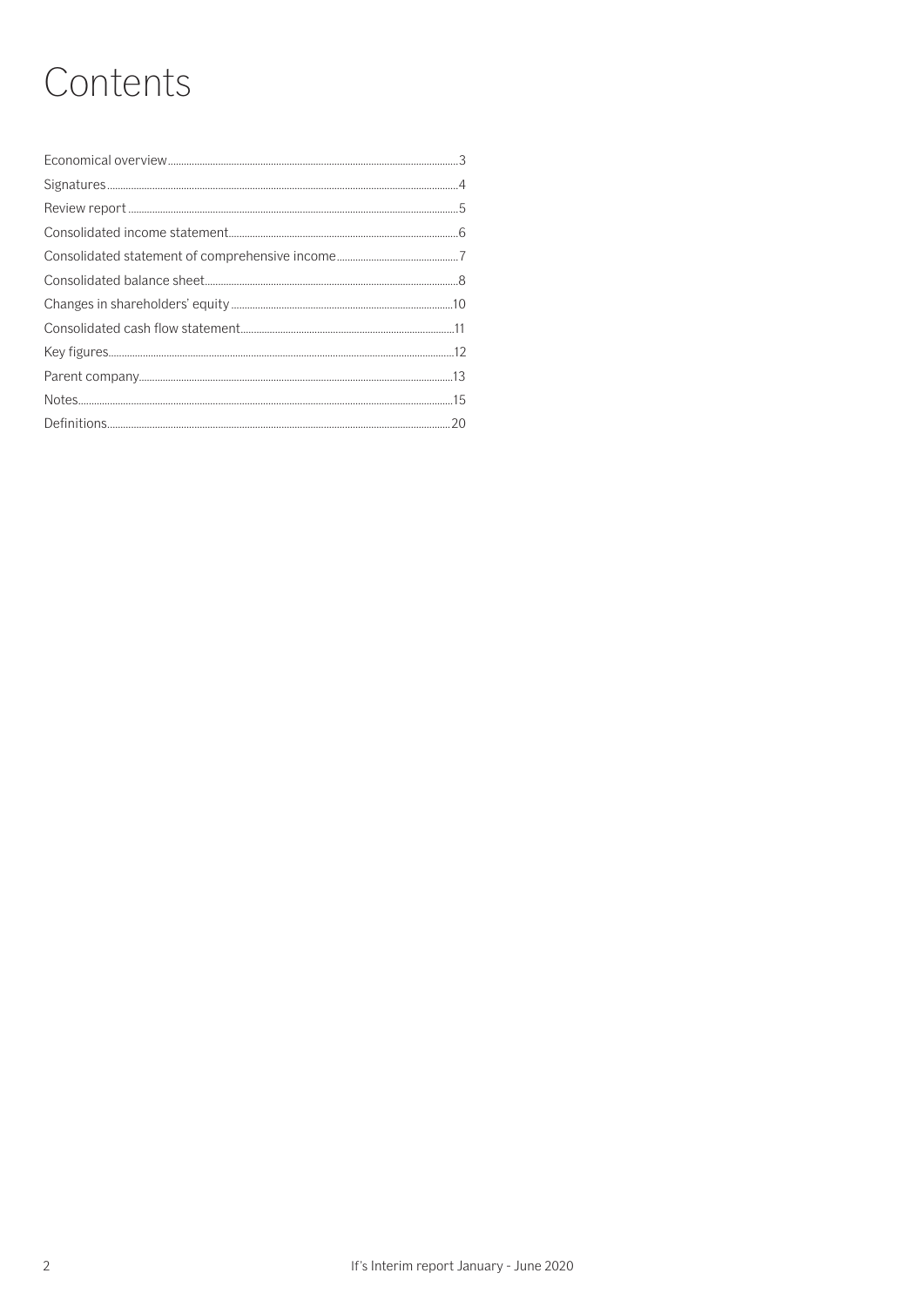### Economical overview

If is a Nordic insurance group with operations also in the Baltic countries. The Group's headquarter is located in Solna, Sweden. The Parent Company of the If Group, If P&C Insurance Holding Ltd (publ), is a wholly owned subsidiary of Sampo plc, a Finnish listed company. The business operations are conducted via subsidiaries and their branches in the Nordic and Baltic countries.

The totals in tables and statements in the interim report may not always reconcile due to rounding. The aim is for each line item to correspond to the source and therefore rounding differences may arise in totals. Comparative figures for income statement items refer to the period January - June 2019 and comparative figures for balance sheet items refer to 31 December 2019.

#### Significant events during the reporting period

In January 2020, the Norweigan road assistance company Viking Redningstjeneste Topco AS was acquired. Viking serves its customers through an extensive nationwide network of stations in Norway, Sweden, Denmark and Finland. For more information, refer to Note 6.

When the Covid-19 pandemic reached the Nordic countries mid-March priority was given to continuity and continued service and support to If's customers in the best way in the changed working conditions. During the second quarter the operations normalized to the changed working conditions in all markets with the vast majority of all If's employees working from home offices. Following official guidelines, a stepwise return to office has begun in some countries. During the period If has been able to offer a normal service level and customer satisfaction has remained on a high level.

Claims cost for the first 6 months is negatively impacted from travel insurance policies primarily following imposed government travel restrictions due to Covid-19. At the end of the reporting period, the total number of reported claims amounted to just over 50,000, corresponding to a gross claims cost of approximately MSEK 400 mostly in BA Private and Norway. The net claims cost is expected to be significantly reduced by a reinsurance cover with a net retention for this event of MSEK 100.

The lock down activities in the Nordic countries had a positive effect to claims cost especially in the beginning of the second quarter. The largest factor being reduced traffic on the roads that resulted in an extraordinary and temporary decrease in motor claims. Towards the end of the period, as governments started to reopen societies, claims frequency also returned to a more normal level. At the same time repair costs might increase due to a lack of material, delays in transportation of material or shortage of personnel following implemented government travel restrictions.

During the period there was clearly a negative effect on premium volume as a consequence of the Covid-19 situation. This was a result of many variables including fewer new cars sold, decommissioning of vehicles and lower insurable sums and goods.

#### Earnings and financial position

#### Results

Profit before tax for the period amounted to MSEK 4,083 (4,612). The technical result for insurance operations increased to MSEK 4,239 (3,515). The combined ratio improved during the period to 82.1% (84.7). At full market value, the investment return was negative and amounted to MSEK -1,741 (4,002).

#### Premiums

Gross premiums written amounted to MSEK 30,347 (29,151). Adjusted for currency effects, the increase was 5.2%.

#### Claims

Insurance claims for own account amounted to MSEK 15,701 (15,604) during the period. The risk ratio was 61.4% (63.0).

#### Expenses

Operating costs in insurance operations amounted to MSEK 3,568 (3,694) during the first half of the year. The cost ratio was 20.8%  $(21.7)$ 

#### Investment Result

At full market value, result from asset management was MSEK -1,741 (4,002) corresponding to a total return of -1.4% (3.5).

The first half of 2020 was characterized by volatility in the financial markets that we have not seen since the financial crisis twelve years ago. The year started positively with new highs in many stock markets around the world. When the news came, that Covid-19 had begun to spread in Europe, they fell steeply. At most, the Swedish equity markets were down more than 30 percent and most of other leading equity indices around the world showed similar declines. The uncertainty surrounding the world economy also led to a significant increase in the credit risk premium, which caused many bonds to fall in price regardless of credit quality.

The financial markets have since the outbreak of the pandemic crisis in March experienced a turbulent period and in the first quarter this resulted in negative returns across all asset classes. In the second quarter financial markets recovered. However, the first half year is still negatively affected from Covid-19.

The share allocated to equities in the active portfolio (including derivatives) has decreased during the period and by the period end amounted to 10.4% (10.4). The duration for the fixed income assets was unchanged 1.3 (1.3).

#### Claims reserves

On June 30, gross claims reserves amounted to MSEK 67,939 (69,239). Adjusted for currency effects, gross claims reserves decreased by MSEK 295 compared with the end of 2019. The change during the period was primarily attributable to a reserve reduction in motor third-party liability (MTPL) insurance and a reserve increase in property insurance.

#### Solvency and cash flow

Insurance is a regulated business with EU common rules for calculating capital requirements and available capital. All If's insurance subsidiaries have regulatory solvency capital requirements under Solvency II and have fulfilled those during the reporting period. As a subsidiary of Sampo plc, If P&C Insurance Holding Ltd (publ) is a member of the Sampo insurance group and is not subject to any requirement to report the If group solvency position.

Cash flow from operating activities, including net investments in financial investment assets, decreased to MSEK 1,831 (4,697).

#### Parent Company earnings

The operations of the Parent Company If P&C Insurance Holding Ltd (publ) consist primarily of ownership and management of shares in subsidiaries. Parts of the cash surplus are also managed in a dedicated investment portfolio.

Profit for the period increased to MSEK 7,081 (6,372), primarily through increased dividends from subsidiaries.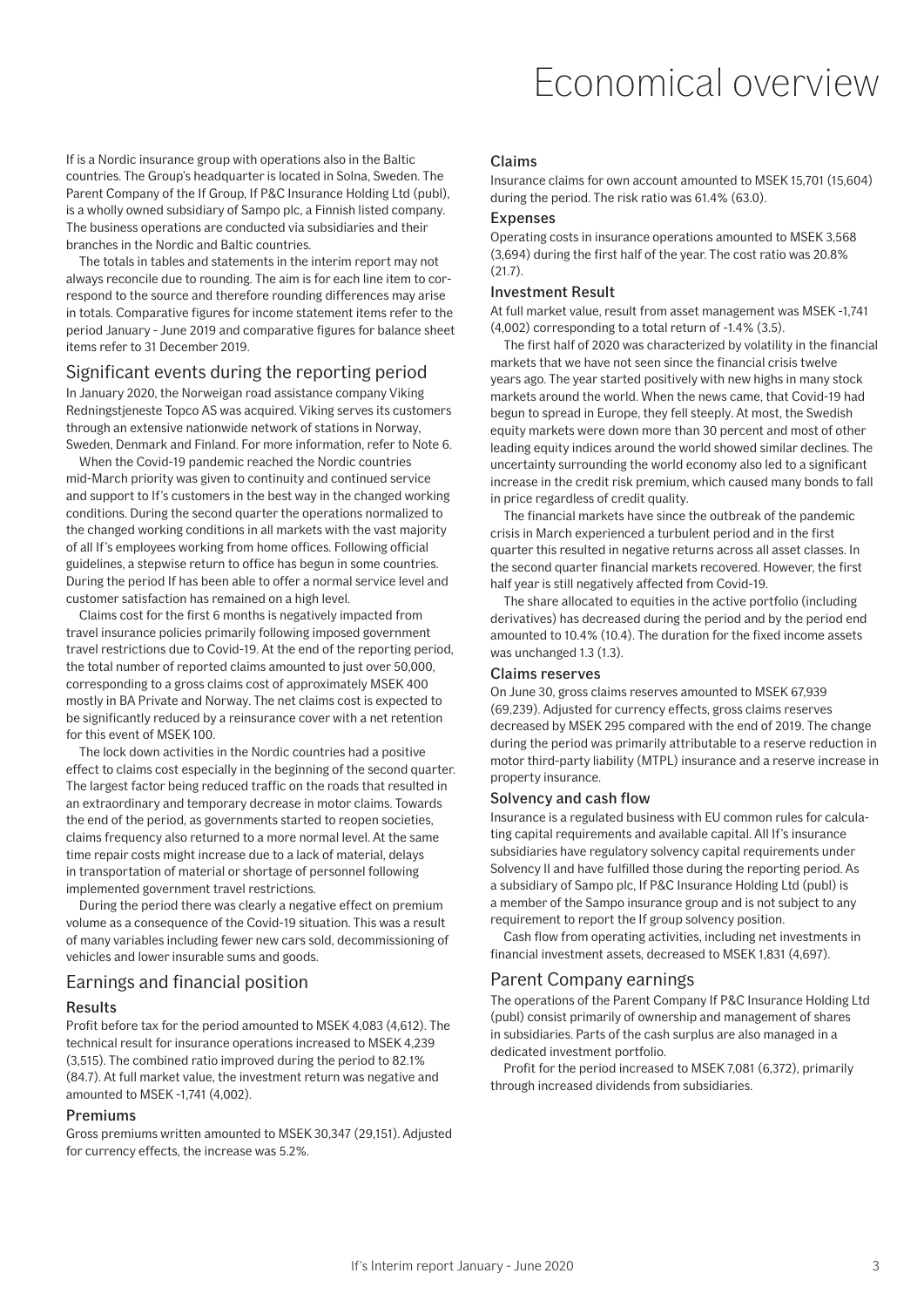

We hereby certify that this half-year interim report for January-June 2020 provides a true and fair overview of the Group and the Parent Company's operations, financial position and results, and describes the significant risks and uncertainties facing the Parent Company and the companies included in the Group.

Stockholm, August 4, 2020

**Torbjörn Magnusson** Chairman of the Board

**Knut Arne Alsaker Patrick Lapveteläinen Ricard Wennerklint** Board member Board member Board member

**Morten Thorsrud** President and CEO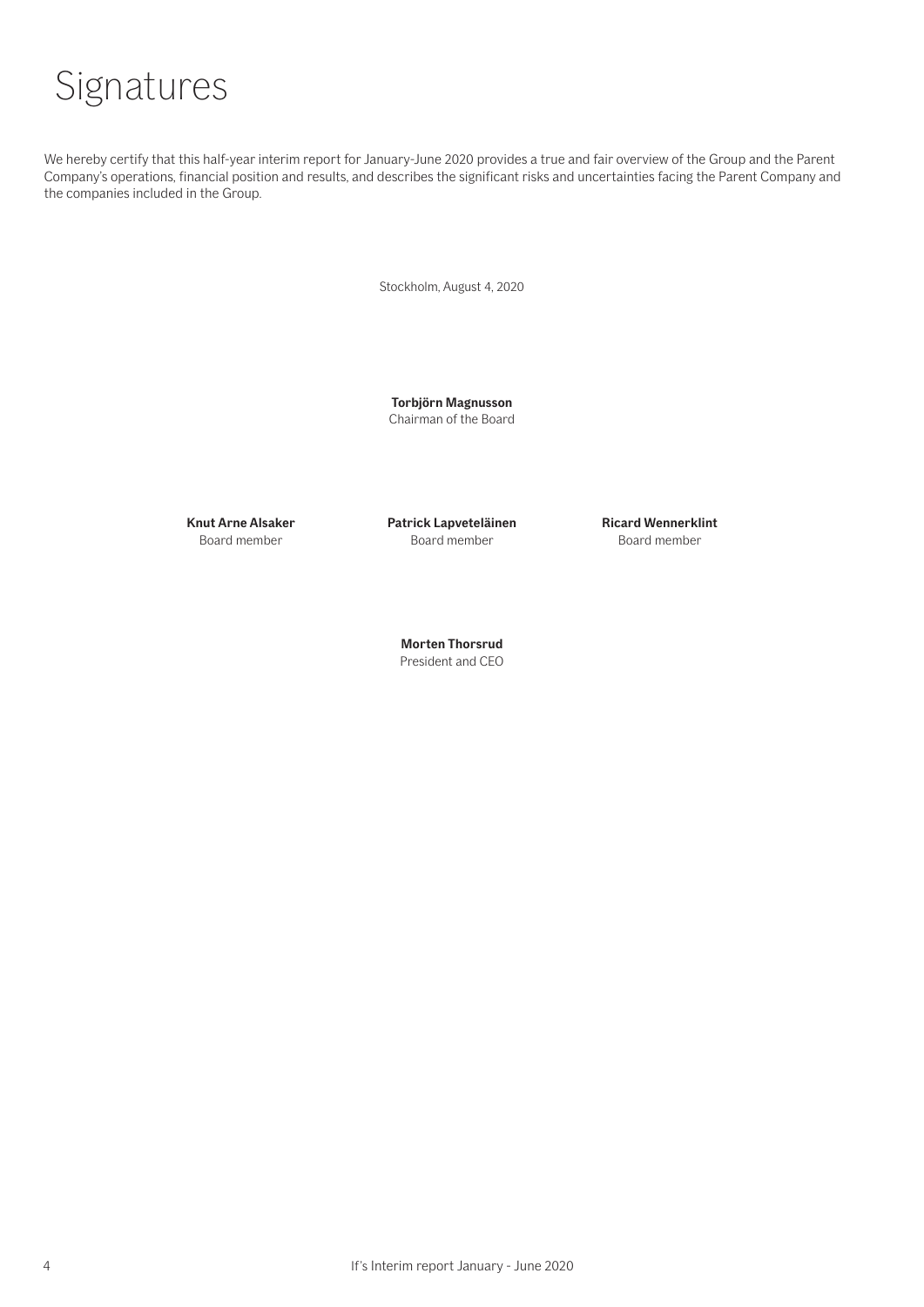### Review report

#### Review report

To the Board of Directors of If P&C Insurance Holding Ltd (publ) Corp. id. 556241-7559

#### Introduction

We have reviewed the interim financial information (interim report) of If P&C Insurance Holding Ltd (publ) as of 30 June 2020 and the sixmonth period then ended. The Board of Directors and the President are responsible for the preparation and presentation of this interim report in accordance with IAS 34 and the Annual Accounts Act for Insurance Companies for the Group and in accordance with the Annual Accounts Act for the Parent Company. Our responsibility is to express a conclusion on this interim report based on our review.

#### Scope of review

We conducted our review in accordance with International Standard on Review Engagements ISRE 2410 Review of Interim Financial Information Performed by the Independent Auditor of the Entity. A review of interim financial information consists of making inquiries, primarily of persons responsible for financial and accounting matters, and applying analytical and other review procedures. A review is substantially less in scope than an audit conducted in accordance with International Standards on Auditing and other generally accepted auditing practices and consequently does not enable us to obtain assurance that we would become aware of all significant matters that might be identified in an audit. Accordingly, we do not express an audit opinion.

#### Conclusion

Based on our review, nothing has come to our attention that causes us to believe that the interim report is not prepared, in all material respects, for the Group in accordance with IAS 34 and the Annual Accounts Act for Insurance Companies, and for the Parent Company in accordance with the Annual Accounts Act.

Stockholm 4 August 2020

KPMG AB

Mårten Asplund Authorized Public Accountant Auditor in charge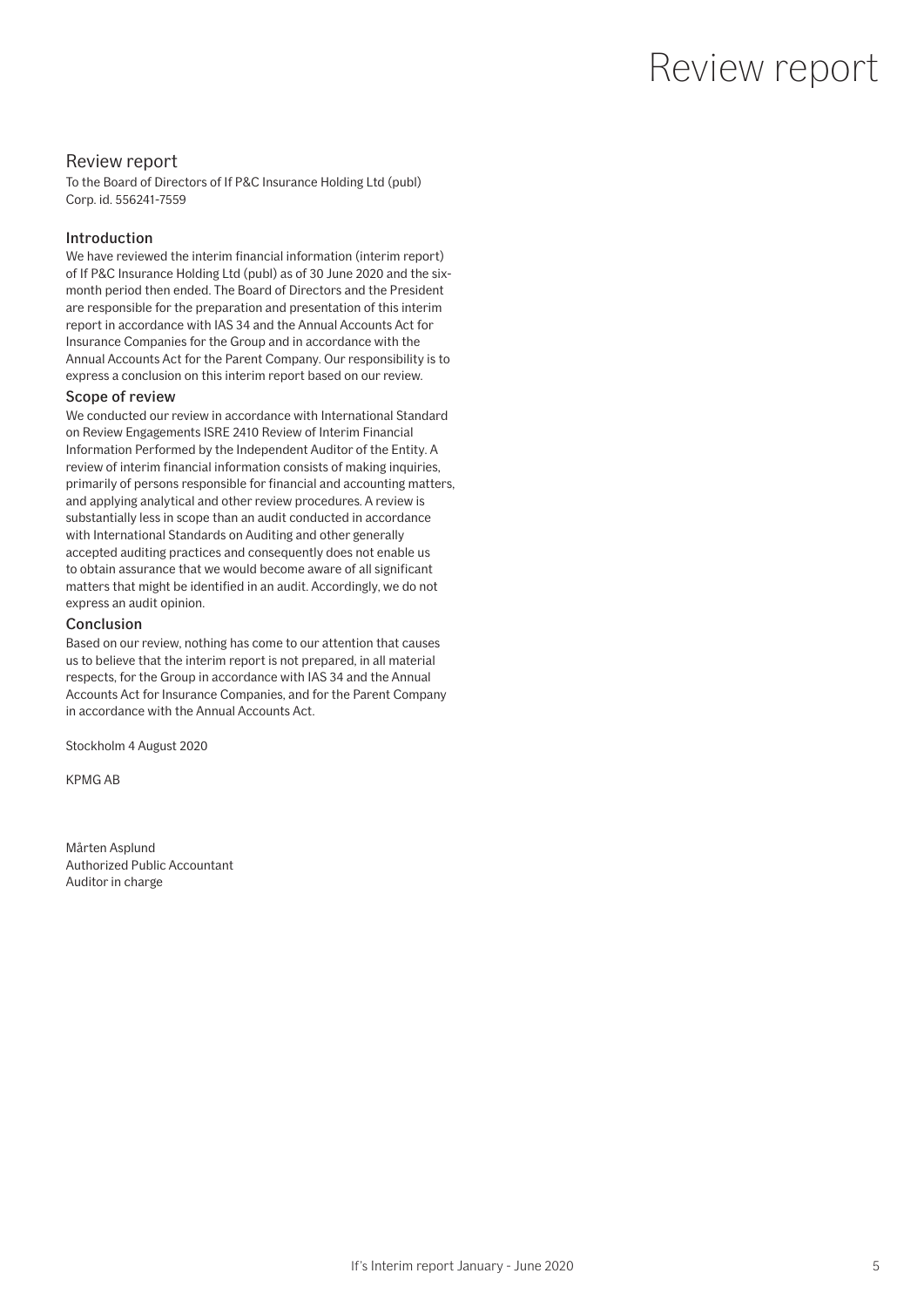### Consolidated income statement

|                                                                                    | 2020      | 2019           | 2019      |
|------------------------------------------------------------------------------------|-----------|----------------|-----------|
| <b>MSEK</b>                                                                        | Jan-Jun   | Jan-Jun        | Jan-Dec   |
| TECHNICAL ACCOUNT INSURANCE OPERATIONS                                             |           |                |           |
| Premiums earned, net of reinsurance                                                |           |                |           |
| Premiums written, gross                                                            | 30.347    | 29,151         | 49,484    |
| Premiums ceded                                                                     | $-1,864$  | $-1,616$       | $-2,112$  |
| Change in provision for unearned premiums and unexpired risks                      | $-5,744$  | $-5,377$       | $-991$    |
| Reinsurers' share of change in provision for unearned premiums and unexpired risks | 725       | 627            | 70        |
|                                                                                    | 23,464    | 22,786         | 46,451    |
|                                                                                    |           |                |           |
| Allocated investment return transferred from the non-technical account             | 93        | 80             | 167       |
| Other technical income                                                             | 547       | 173            | 332       |
| Claims incurred, net of reinsurance                                                |           |                |           |
| Claims paid                                                                        |           |                |           |
| Gross                                                                              | $-17,490$ | $-17,473$      | $-35,423$ |
| Reinsurers' share                                                                  | 447       | 471            | 1,052     |
| Change in provision for claims outstanding                                         |           |                |           |
| Gross                                                                              | 417       | 1,499          | 2,708     |
| Reinsurers' share                                                                  | 925       | $-100$         | $-93$     |
|                                                                                    | $-15,701$ | $-15,604$      | $-31,756$ |
| <b>Operating expenses</b>                                                          |           |                |           |
| Operating expenses in insurance operations, net of reinsurance                     |           |                |           |
| Gross                                                                              | $-3,650$  | $-3,763$       | $-7,619$  |
| Commissions and profit participations in ceded reinsurance                         | 82        | 69             | 146       |
|                                                                                    | $-3,568$  | $-3,694$       | $-7,472$  |
|                                                                                    | $-595$    | $-225$         | $-472$    |
| Other operating expenses                                                           |           | $-3,919$       | $-7,945$  |
|                                                                                    | $-4,163$  |                |           |
| Technical result from property and casualty insurance                              | 4,239     | 3,515          | 7,250     |
|                                                                                    |           |                |           |
| <b>NON-TECHNICAL ACCOUNT</b>                                                       |           |                |           |
| <b>Investment result</b>                                                           |           |                |           |
| Direct investment income                                                           | 895       | 1,016          | 1,934     |
| Changes in value                                                                   | $-624$    | 534            | 1,046     |
| Management costs                                                                   | $-122$    | $-143$         | $-272$    |
|                                                                                    | 148       | 1,407          | 2,707     |
| Allocated investment return transferred to the technical account                   | $-215$    | $-235$         | $-470$    |
| Interest expense on net pension liability                                          | -8        | $-6$           | $-11$     |
| Interest expenses, financing                                                       | $-80$     | $-72$          | $-149$    |
| Income from associates                                                             | $-2$      | $\overline{2}$ | 6         |
| <b>Result before income taxes</b>                                                  | 4,083     | 4,612          | 9,333     |
|                                                                                    |           |                |           |
| Taxes                                                                              | $-890$    | $-1,006$       | $-2,032$  |
| Net profit for the period                                                          | 3,193     | 3,606          | 7,301     |
|                                                                                    |           |                |           |
| Of which attributable to owners of the parent                                      | 3,193     | 3,606          | 7,301     |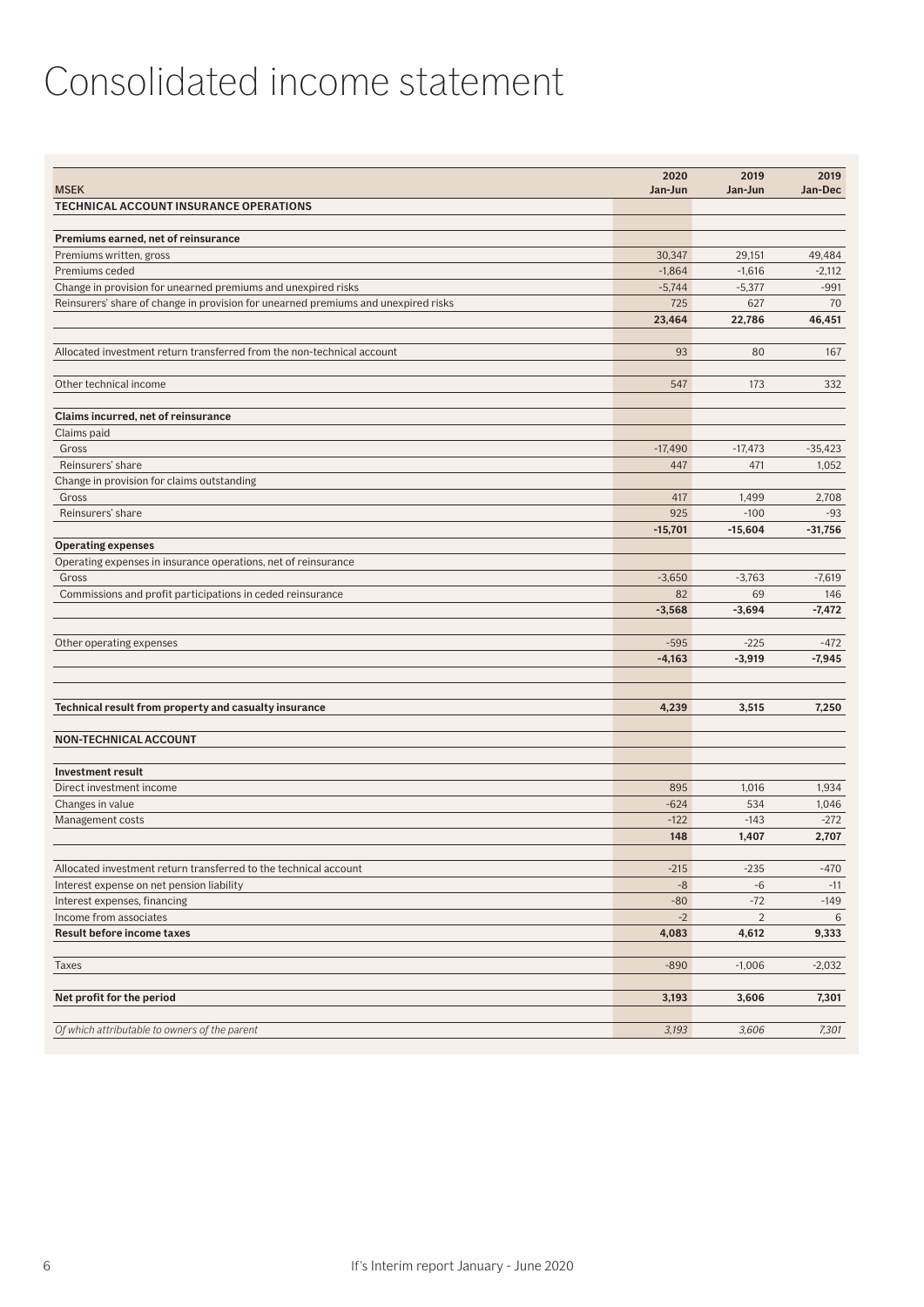### Consolidated statement of comprehensive income

|                                                                                                  | 2020     | 2019     | 2019     |
|--------------------------------------------------------------------------------------------------|----------|----------|----------|
| <b>MSEK</b>                                                                                      | Jan-Jun  | Jan-Jun  | Jan-Dec  |
| Net profit for the period                                                                        | 3,193    | 3,606    | 7,301    |
|                                                                                                  |          |          |          |
| Other comprehensive income                                                                       |          |          |          |
| Items that will not be reclassified subsequently to profit and loss                              |          |          |          |
| Remeasurements of the net pension liability                                                      | $-171$   | $-293$   | $-606$   |
| Taxes related to items which will not be reclassified                                            | 39       | 63       | 131      |
|                                                                                                  | $-132$   | $-230$   | $-475$   |
|                                                                                                  |          |          |          |
| Items that will be reclassified subsequently to profit and loss when specific conditions are met |          |          |          |
| Effects of changes in exchange rates, foreign operations                                         | $-344$   | 475      | 222      |
| Effects of changes in exchange rates, foreign associates                                         | $\Omega$ | $\Omega$ | $\Omega$ |
| Remeasurements of financial assets available for sale                                            | $-2,478$ | 2,982    | 3,910    |
| Value changes recognised in income statement on financial assets available for sale              | 588      | $-386$   | $-877$   |
| Taxes related to items which will be reclassified when specific conditions are met               | 439      | $-619$   | $-692$   |
|                                                                                                  | $-1,794$ | 2.451    | 2,562    |
|                                                                                                  |          |          |          |
| Total comprehensive income                                                                       | 1,267    | 5,827    | 9,388    |
|                                                                                                  |          |          |          |
| Of which attributable to owners of the parent                                                    | 1.267    | 5.827    | 9,388    |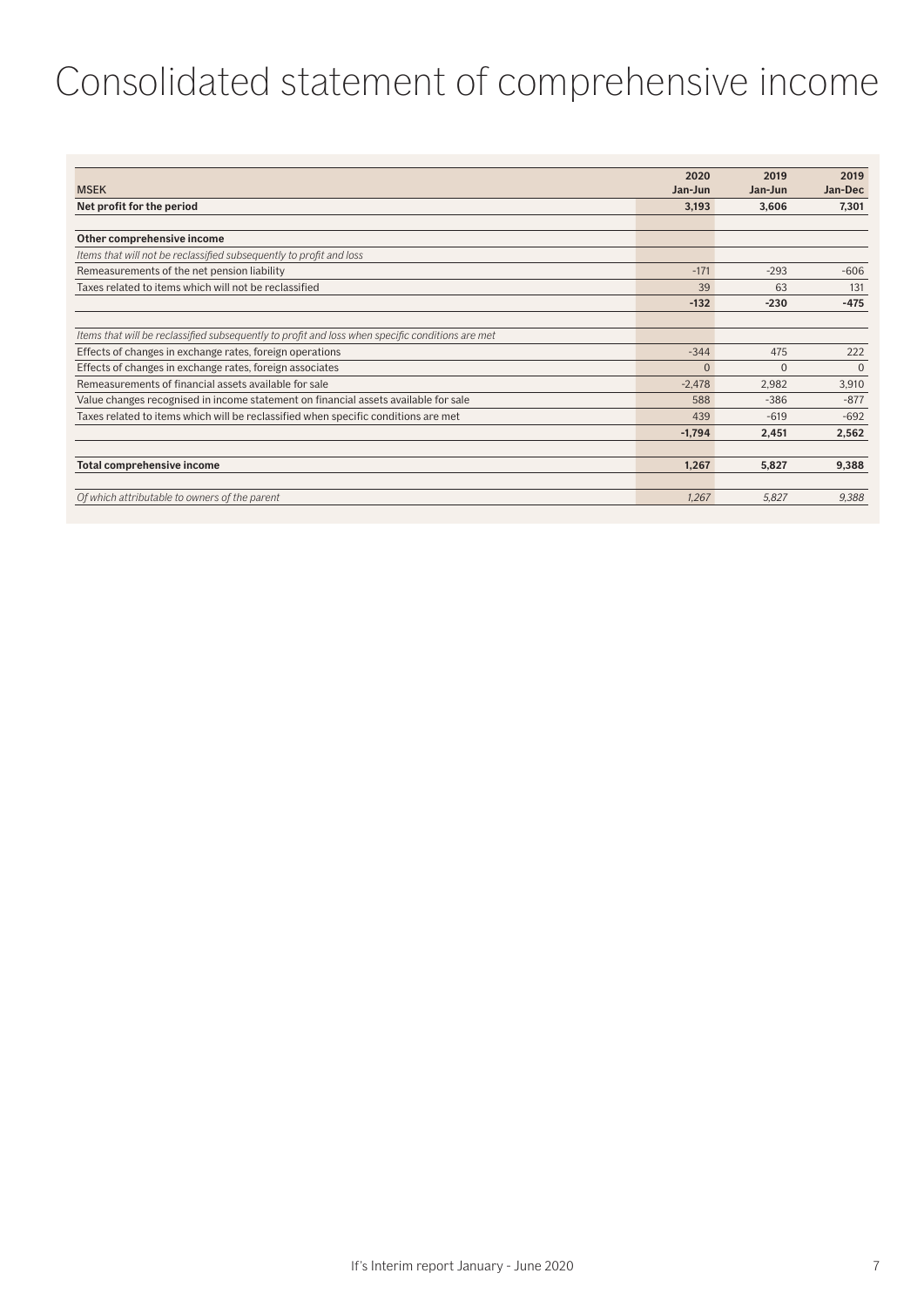### Consolidated balance sheet

Assets

|                                                     | 2020           | 2019          | 2019           |
|-----------------------------------------------------|----------------|---------------|----------------|
| <b>MSEK</b><br><b>Note</b>                          | <b>Jun 30</b>  | <b>Jun 30</b> | <b>Dec 31</b>  |
| Intangible assets                                   |                |               |                |
| Goodwill                                            | 1,828          | 715           | 992            |
| Other intangible assets                             | 586            | 303           | 387            |
|                                                     | 2,414          | 1,018         | 1,380          |
|                                                     |                |               |                |
| <b>Investment assets</b>                            |                |               |                |
| Land and buildings                                  | 35             | 35            | 35             |
| Shares in associated companies                      | 146            | 144           | 147            |
| Loans to associated interests                       | $\overline{2}$ |               |                |
| Other financial investments<br>$\overline{4}$       | 110,768        | 114,925       | 112,204        |
| Deposits with ceding undertakings                   | $\overline{7}$ | 8             | $\overline{7}$ |
|                                                     | 110,958        | 115,111       | 112,394        |
|                                                     |                |               |                |
| Reinsurers' share of technical provisions           |                |               |                |
| Provision for unearned premiums and unexpired risks | 1.228          | 1,083         | 523            |
| Provision for claims outstanding                    | 2,484          | 1,669         | 1,671          |
|                                                     | 3,712          | 2,752         | 2,194          |
|                                                     |                |               |                |
| <b>Deferred tax assets</b>                          | 250            | 152           | 203            |
| <b>Debtors</b>                                      |                |               |                |
| Debtors arising out of direct insurance operations  | 16,292         | 16.575        | 14,437         |
| Debtors arising out of reinsurance operations       | 910            | 859           | 705            |
| Other debtors                                       | 1,090          | 1,395         | 842            |
|                                                     | 18,291         | 18,829        | 15,983         |
|                                                     |                |               |                |
| Other assets                                        |                |               |                |
| Tangible assets                                     | 1.865          | 1.705         | 1.600          |
| Cash and bank balances                              | 4,191          | 7,775         | 3,303          |
| Collaterals and settlement claims                   | 333            | 256           | 228            |
|                                                     | 6,389          | 9,736         | 5,131          |
|                                                     |                |               |                |
| <b>Prepayments and accrued income</b>               |                |               |                |
| Accrued interest and rental income                  | 393            | 400           | 456            |
| Deferred acquisition costs                          | 1.225          | 1,286         | 1,293          |
| Other prepayments and accrued income                | 488            | 539           | 418            |
|                                                     | 2,106          | 2,225         | 2,167          |
| <b>Total assets</b>                                 | 144,120        | 149.824       | 139,452        |
|                                                     |                |               |                |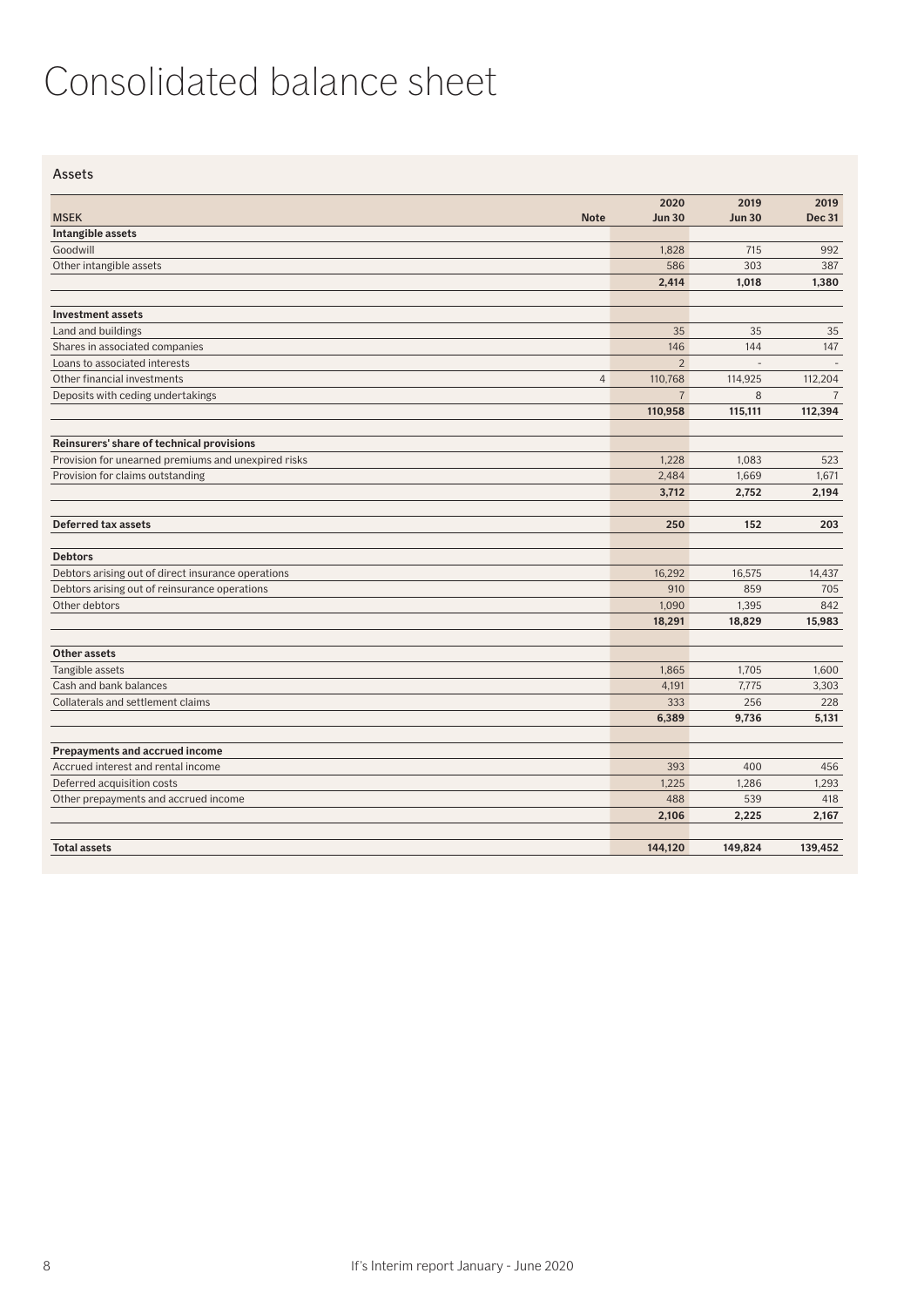### Shareholders' equity, provisions and liabilities

|                                                        | 2020           | 2019           | 2019          |
|--------------------------------------------------------|----------------|----------------|---------------|
| <b>MSEK</b><br><b>Note</b>                             | <b>Jun 30</b>  | <b>Jun 30</b>  | <b>Dec 31</b> |
| Shareholders' equity                                   |                |                |               |
| Share capital                                          | 2.726          | 2.726          | 2.726         |
| Statutory reserve                                      | 400            | 400            | 400           |
| Fair value reserve                                     | 3,285          | 4,446          | 4,771         |
| Profit brought forward                                 | 21,360         | 22,459         | 14,500        |
| Net profit for the period                              | 3,193          | 3,606          | 7,301         |
|                                                        | 30,965         | 33,637         | 29,697        |
| <b>Subordinated debt</b>                               | 4,142          | 4,143          | 4,134         |
| <b>Technical provisions (gross)</b>                    |                |                |               |
| Provisions for unearned premiums and unexpired risks   | 27,453         | 27,105         | 22,465        |
| Provision for claims outstanding                       | 67,939         | 70,994         | 69,239        |
|                                                        | 95,392         | 98,099         | 91,704        |
|                                                        |                |                |               |
| Provisions for other risks and charges                 |                |                |               |
| Deferred tax liability                                 | 2.282          | 2.823          | 2,931         |
| Other provisions                                       | 1.346          | 931            | 1,242         |
|                                                        | 3,629          | 3,754          | 4,173         |
| <b>Deposits received from reinsurers</b>               | $\overline{a}$ | $\overline{a}$ |               |
| <b>Creditors</b>                                       |                |                |               |
| Creditors arising out of direct insurance operations   | 912            | 1,403          | 1,808         |
| Creditors arising out of reinsurance operations        | 814            | 684            | 255           |
| <b>Derivatives</b><br>$\overline{4}$                   | 342            | 66             | 259           |
| Other creditors                                        | 6,335          | 6,222          | 5,495         |
|                                                        | 8,402          | 8.374          | 7,818         |
| <b>Accruals and deferred income</b>                    |                |                |               |
| Reinsurers' share of deferred acquisition costs        | 80             | 70             | 42            |
| Other accruals and deferred income                     | 1,511          | 1,748          | 1,884         |
|                                                        | 1,591          | 1,818          | 1,926         |
| Total shareholders' equity, provisions and liabilities | 144,120        | 149,824        | 139,452       |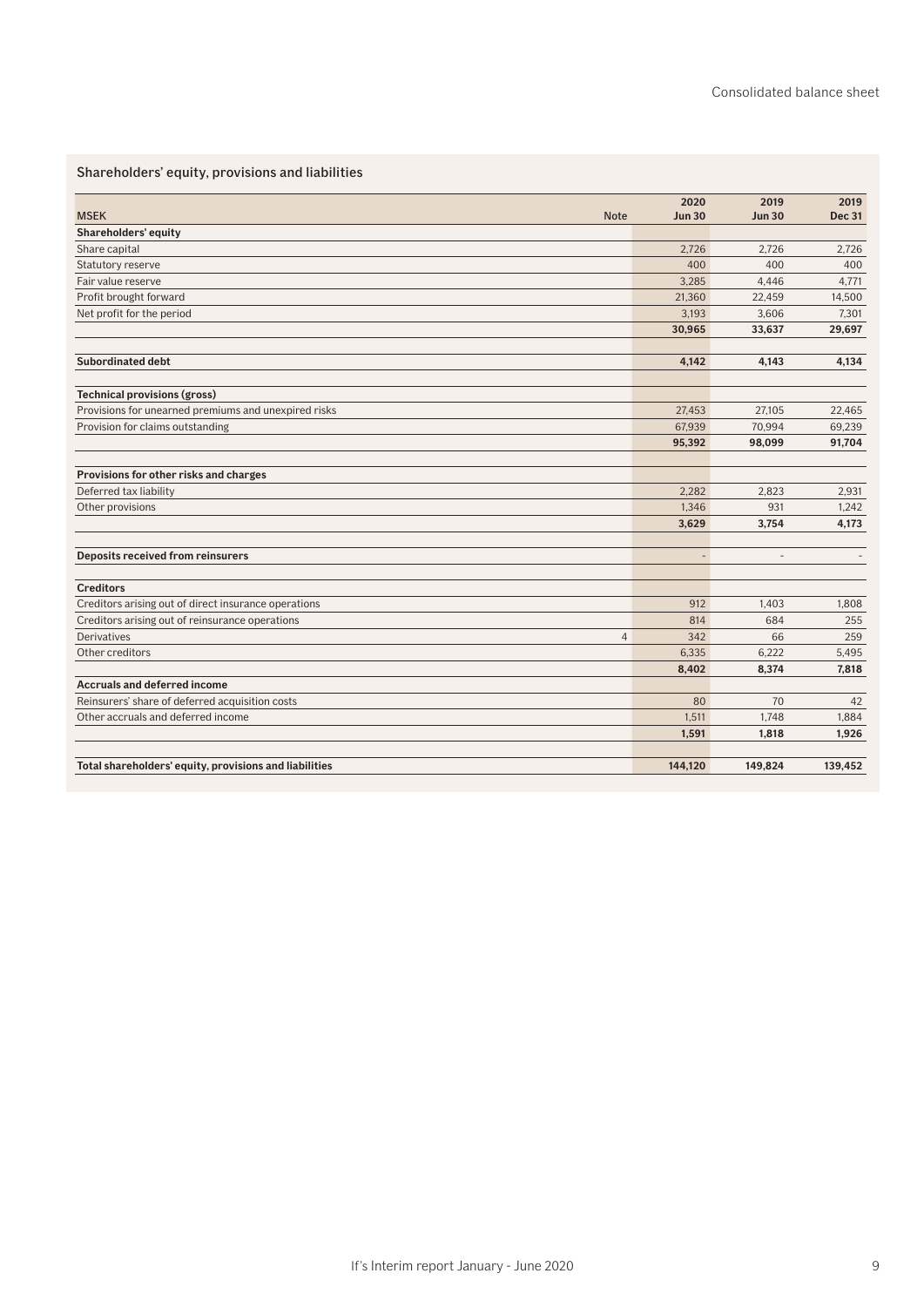### Changes in shareholders' equity

|                                                           | <b>Restricted equity</b>          |                                 |                          | Unrestricted equity                 |                                        |                        |
|-----------------------------------------------------------|-----------------------------------|---------------------------------|--------------------------|-------------------------------------|----------------------------------------|------------------------|
| <b>MSEK</b>                                               | <b>Share</b><br>capital           | <b>Statutory</b><br>reserves    | Fair<br>value<br>reserve | <b>Profit</b><br>brought<br>forward | <b>Net</b><br>profit for<br>the period | <b>Total</b><br>equity |
| Equity at beginning of 2020                               | 2,726                             | 400                             | 4,771                    | 21,801                              | ٠                                      | 29,697                 |
| Total comprehensive income                                |                                   |                                 | $-1,486$                 | $-440$                              | 3,193                                  | 1,267                  |
| Equity at end of June 2020                                | 2,726                             | 400                             | 3,285                    | 21,360                              | 3,193                                  | 30,965                 |
| Equity at beginning of 2019<br>Total comprehensive income | 2,726<br>$\overline{\phantom{a}}$ | 400<br>$\overline{\phantom{a}}$ | 2,402<br>2,043           | 22,281<br>178                       | $\overline{\phantom{a}}$<br>3,606      | 27,809<br>5,827        |
| Equity at end of June 2019                                | 2,726                             | 400                             | 4,446                    | 22,459                              | 3,606                                  | 33,637                 |
|                                                           |                                   |                                 |                          |                                     |                                        |                        |
| Equity at beginning of 2019                               | 2,726                             | 400                             | 2,402                    | 22,281                              | $\overline{\phantom{a}}$               | 27,809                 |
| Total comprehensive income                                | $\overline{\phantom{a}}$          | $\overline{\phantom{a}}$        | 2,369                    | $-282$                              | 7,301                                  | 9,388                  |
| <b>Dividend</b>                                           | $\overline{\phantom{a}}$          | $\overline{\phantom{a}}$        | $\overline{\phantom{a}}$ | $-7,500$                            | $\qquad \qquad$                        | $-7,500$               |
| Equity at end of 2019                                     | 2,726                             | 400                             | 4,771                    | 14,500                              | 7,301                                  | 29,697                 |

There are a total of 136,350,000 shares with a quota value of SEK 19.99 each, including 103,525,000 Series A shares carrying one vote and 32,825,000 Series B shares carrying one tenth of a vote.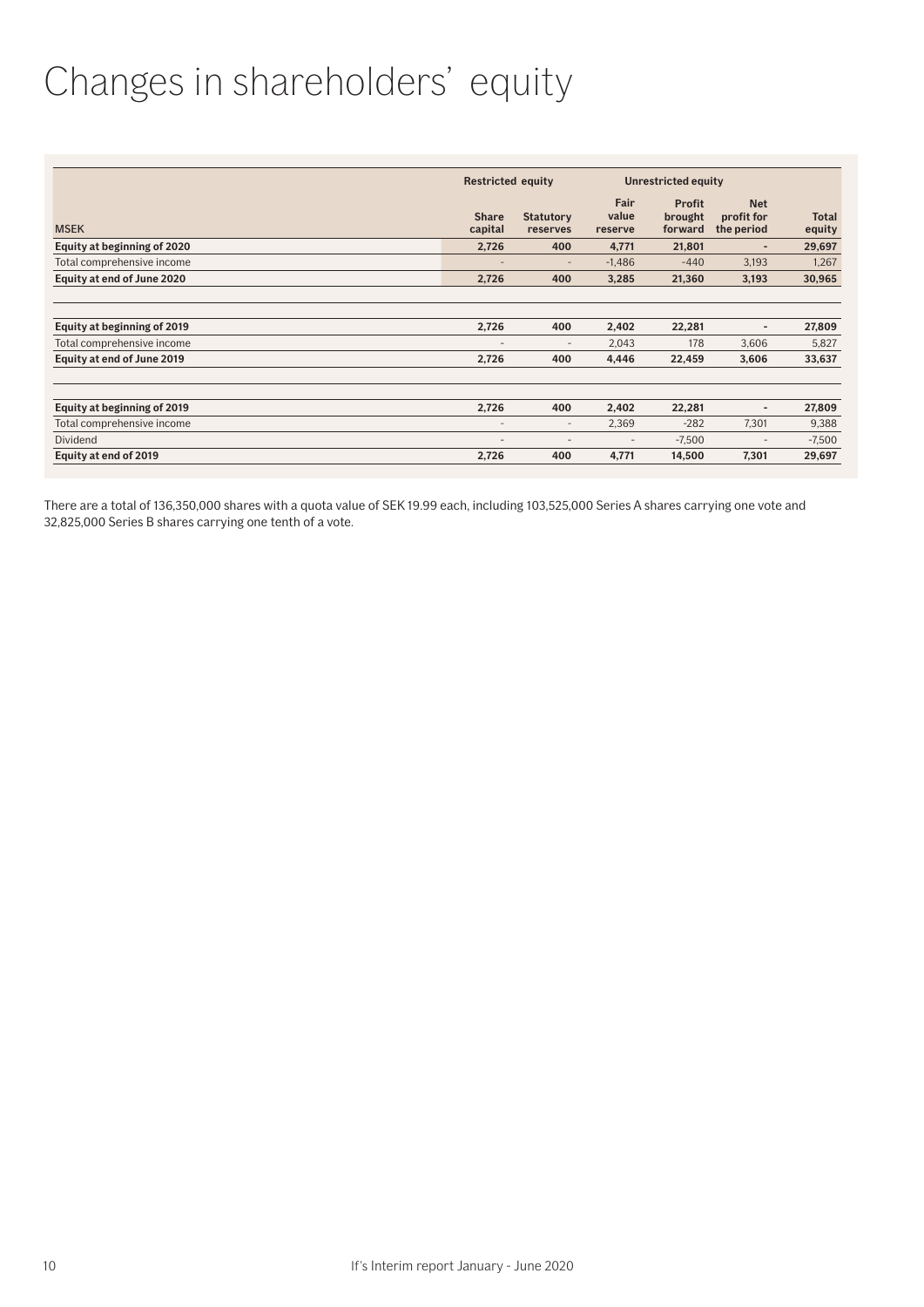### Consolidated cash flow statement

|                                                   | 2020                     | 2019                     | 2019      |
|---------------------------------------------------|--------------------------|--------------------------|-----------|
| <b>MSEK</b>                                       | Jan-Jun                  | Jan-Jun                  | Jan-Dec   |
| <b>CASH FLOW FROM OPERATING ACTIVITIES</b>        |                          |                          |           |
| Cash flow from insurance operations               |                          |                          |           |
| Premium flows, direct insurance                   | 27.824                   | 26.238                   | 48,777    |
| Claim payments, direct insurance                  | $-18.156$                | $-17,495$                | $-35,441$ |
| Reinsurance flows                                 | $-1,079$                 | $-1,164$                 | $-1,390$  |
| Cost of operations                                | $-4,235$                 | $-3,708$                 | $-7,118$  |
|                                                   | 4,354                    | 3,870                    | 4,829     |
|                                                   |                          |                          |           |
| Cash flow from asset management                   |                          |                          |           |
| Interest received                                 | 1,051                    | 1,063                    | 2,023     |
| Interest paid                                     | $-108$                   | $-233$                   | $-348$    |
| Dividends received                                | 106                      | 333                      | 432       |
| Cash flow from properties                         | $-1$                     | 116                      | 116       |
| Net investments in financial investment assets    | $-2,886$                 | 826                      | 3,070     |
|                                                   | $-1,838$                 | 2,105                    | 5,292     |
| Interest payment, financing                       | $-45$                    | $-29$                    | $-141$    |
| Realized foreign exchange transactions            | 450                      | $\overline{7}$           | $-95$     |
| Paid income tax                                   | $-1,090$                 | $-1,256$                 | $-1,826$  |
|                                                   | 1,831                    | 4,697                    | 8,059     |
| <b>CASH FLOW FROM INVESTING ACTIVITIES</b>        |                          |                          |           |
| Dividend, associates                              | $\Omega$                 | 2                        | 3         |
| Acquisition of subsidiaries, net of cash acquired | $-304$                   | $\overline{\phantom{a}}$ | $-300$    |
|                                                   | $-304$                   | $\overline{2}$           | $-297$    |
|                                                   |                          |                          |           |
| <b>CASH FLOW FROM FINANCING ACTIVITIES</b>        |                          |                          |           |
| Dividend paid                                     | $\overline{\phantom{a}}$ | $\overline{\phantom{a}}$ | $-7,500$  |
| Repayment of lease liabilities                    | $-105$                   | $-139$                   | $-216$    |
| Issuance of loans                                 | 285                      | $\overline{\phantom{a}}$ |           |
| Repayment of loans                                | $-794$                   |                          |           |
|                                                   | $-614$                   | $-139$                   | $-7.716$  |
| Cash flow for the period                          | 912                      | 4,560                    | 46        |
|                                                   |                          |                          |           |
| <b>Cash and bank balances</b>                     |                          |                          |           |
| Opening cash and bank balances for the period     | 3,303                    | 3,012                    | 3.012     |
| Effect of exchange rate changes                   | $-24$                    | 203                      | 245       |
| Cash flow for the period                          | 912                      | 4,560                    | 46        |
| Closing cash and bank balances for the period     | 4,191                    | 7,775                    | 3,303     |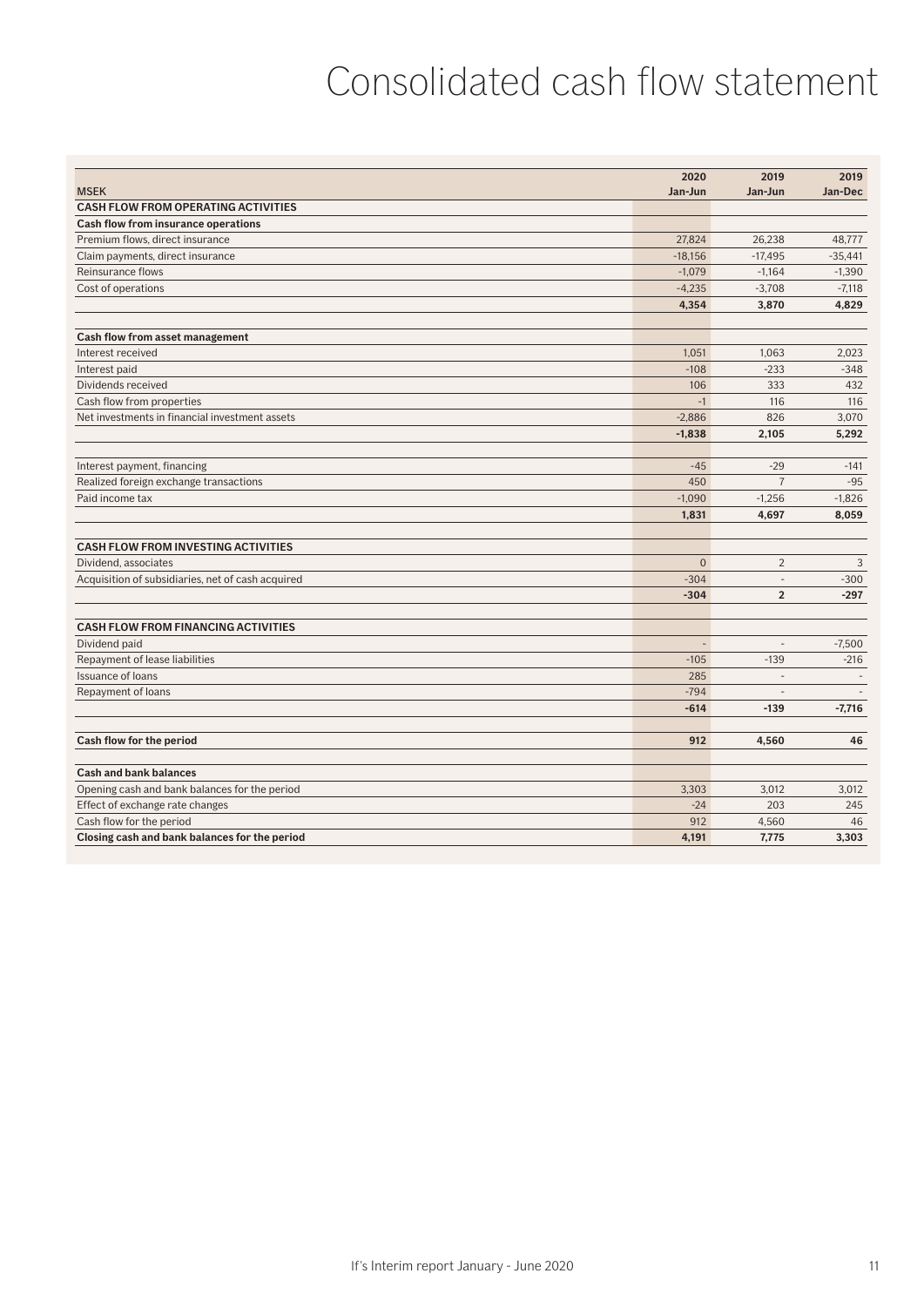# Key figures

|                                                                        | 2020      | 2019      | 2019      | 2018      | 2017      | 2016      |
|------------------------------------------------------------------------|-----------|-----------|-----------|-----------|-----------|-----------|
| <b>MSEK</b>                                                            | Jan-Jun   | Jan-Jun   | Jan-Dec   | Jan-Dec   | Jan-Dec   | Jan-Dec   |
| <b>Earnings-related information</b>                                    |           |           |           |           |           |           |
| Premiums earned, net of reinsurance                                    | 23.464    | 22.786    | 46.451    | 44.019    | 41.376    | 40.575    |
| Allocated investment return transferred from the non-technical account | 93        | 80        | 167       | 130       | 180       | $-25$     |
| Other technical income                                                 | 547       | 173       | 332       | 304       | 260       | 251       |
| Claims paid, net of reinsurance                                        | $-15,701$ | $-15,604$ | $-31,756$ | $-30,307$ | $-28,516$ | $-27,503$ |
| of which, claims-adjustment costs                                      | $-1,303$  | $-1,259$  | $-2,635$  | $-2,437$  | $-2,327$  | $-2,227$  |
| Operating expenses for insurance operations, net of reinsurance        | $-3,568$  | $-3,694$  | $-7.472$  | $-7,200$  | $-6,796$  | $-6,754$  |
| Other operating expenses                                               |           | $-225$    | $-472$    | $-345$    | $-334$    | $-316$    |
| Technical result from property and casualty insurance                  | 4,239     | 3,515     | 7,250     | 6,601     | 6,171     | 6,228     |
| Net profit for the period                                              | 3.193     | 3.606     | 7.301     | 6.784     | 6,148     | 10,703    |
|                                                                        |           |           |           |           |           |           |
| Investment result                                                      | 148       | 1.407     | 2.707     | 2.648     | 2.389     | 1.893     |
| Remeasuring of financial assets avaliable for sale                     |           | 2,982     | 3,910     | $-2,423$  | 1,492     | 1,300     |
| Value changes of AFS assets recognized in the income statement         | 588       | $-386$    | $-877$    | $-1,062$  | $-886$    | $-7$      |
| <b>Total return</b>                                                    | $-1,741$  | 4.003     | 5.740     | $-838$    | 2,995     | 3.185     |
|                                                                        |           |           |           |           |           |           |
| Information regarding economic status                                  |           |           |           |           |           |           |
| Investment assets                                                      | 110.958   | 115.111   | 112.394   | 110.535   | 110.975   | 111.994   |
| <b>Technical provisions</b>                                            | 95.392    | 98,099    | 91,704    | 91.618    | 89.775    | 89,596    |
| Solvency capital                                                       | 37,139    | 40,450    | 36,559    | 33,932    | 36,043    | 36,715    |
| of which, deferred tax                                                 | 2,032     | 2,670     | 2,728     | 2,016     | 2,563     | 3,076     |
|                                                                        |           |           |           |           |           |           |
| Key data                                                               |           |           |           |           |           |           |
| Claims ratio                                                           | 66.9%     | 68.5%     | 68.4%     | 68.8%     | 68.9%     | 67.8%     |
| Expense ratio                                                          | 15.2%     | 16.2%     | 16.1%     | 16.4%     | 16.4%     | 16.6%     |
| Combined ratio                                                         | 82.1%     | 84.7%     | 84.5%     | 85.2%     | 85.3%     | 84.4%     |
| Risk ratio <sup>1)</sup>                                               | 61.4%     | 63.0%     | 62.7%     | 63.3%     | 63.3%     | 62.3%     |
| Cost ratio <sup>1)</sup>                                               | 20.8%     | 21.7%     | 21.8%     | 21.9%     | 22.0%     | 22.1%     |
| Insurance margin <sup>1)</sup>                                         | 18.3%     | 15.7%     | 15.9%     | 15.1%     | 15.1%     | 15.5%     |
| Total investment return                                                | $-1.4%$   | 3.5%      | 5.0%      | $-0.8%$   | 2.6%      | 2.9%      |

<sup>1)</sup> Refers to alternative performance measures which are defined in Definitions.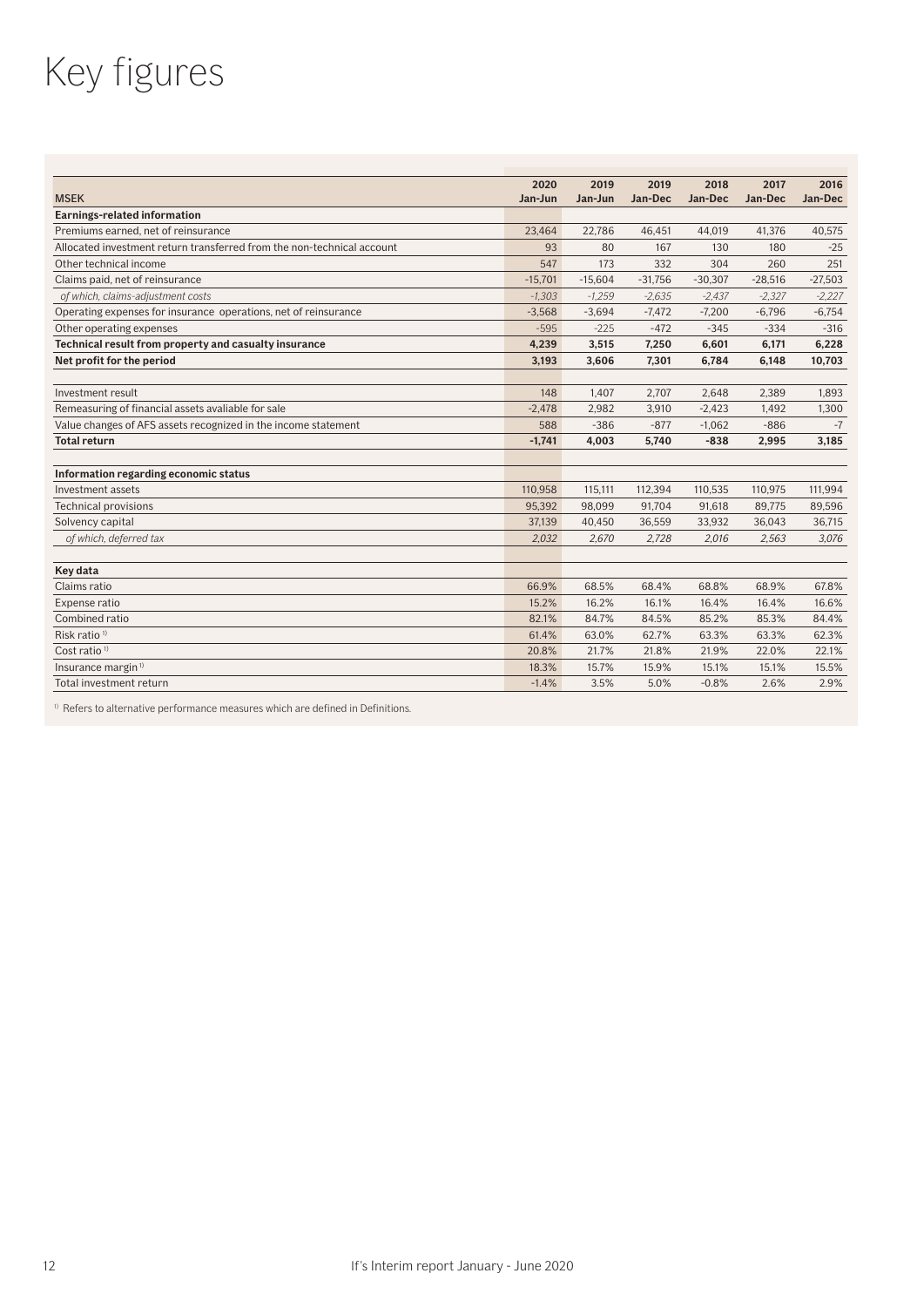### Parent company

#### Income statement

|                                            | 2020           | 2019                     | 2019           |
|--------------------------------------------|----------------|--------------------------|----------------|
| <b>MSEK</b>                                | Jan-Jun        | Jan-Jun                  | Jan-Dec        |
| Other operating income                     | 10             | $\overline{\phantom{0}}$ |                |
| Other operating expenses                   | $-21$          | $-26$                    | $-44$          |
| <b>Operation result</b>                    | $-11$          | $-26$                    | $-44$          |
| <b>Result from financial investments</b>   |                |                          |                |
| Dividend from subsidiaries                 | 7,115          | 6,409                    | 6,409          |
| Result from associated companies           | $\overline{0}$ | $\overline{2}$           | 3              |
| Interest income and similar income items   | 25             | 32                       | 70             |
| Interest expense and similar expense items | $-60$          | $-50$                    | $-107$         |
| Result after financial items               | 7,070          | 6,368                    | 6,332          |
| Group contributions, net                   |                | ٠                        | 21             |
| <b>Result before income taxes</b>          | 7,070          | 6,368                    | 6,353          |
| Tax on net profit for the period           | 11             | $\overline{4}$           | $\overline{0}$ |
| Net profit for the period                  | 7,081          | 6,372                    | 6,353          |

#### Statement of comprehensive income

|                                                                                                  | 2020    | 2019     | 2019         |
|--------------------------------------------------------------------------------------------------|---------|----------|--------------|
| <b>MSEK</b>                                                                                      | Jan-Jun | Jan-Jun  | Jan-Dec      |
| Net profit for the period                                                                        | 7.095   | 6.372    | 6,353        |
|                                                                                                  |         |          |              |
| Other comprehensive income                                                                       |         |          |              |
| Items that will be reclassified subsequently to profit and loss when specific conditions are met |         |          |              |
| Effects of changes in exchange rates, foreign operations                                         |         |          |              |
| Remeasurements of financial assets available for sale                                            | $-27$   | 47       | 53           |
| Value changes recognized in income statement on financial assets available for sale              |         | $\Omega$ | $\mathbf{0}$ |
| Taxes related to items which will be reclassified when specific conditions are met               | 6       | $-10$    | $-11$        |
|                                                                                                  | $-21$   | 37       | 41           |
|                                                                                                  |         |          |              |
| Total comprehensive income for the period                                                        | 7.060   | 6.410    | 6,394        |
|                                                                                                  |         |          |              |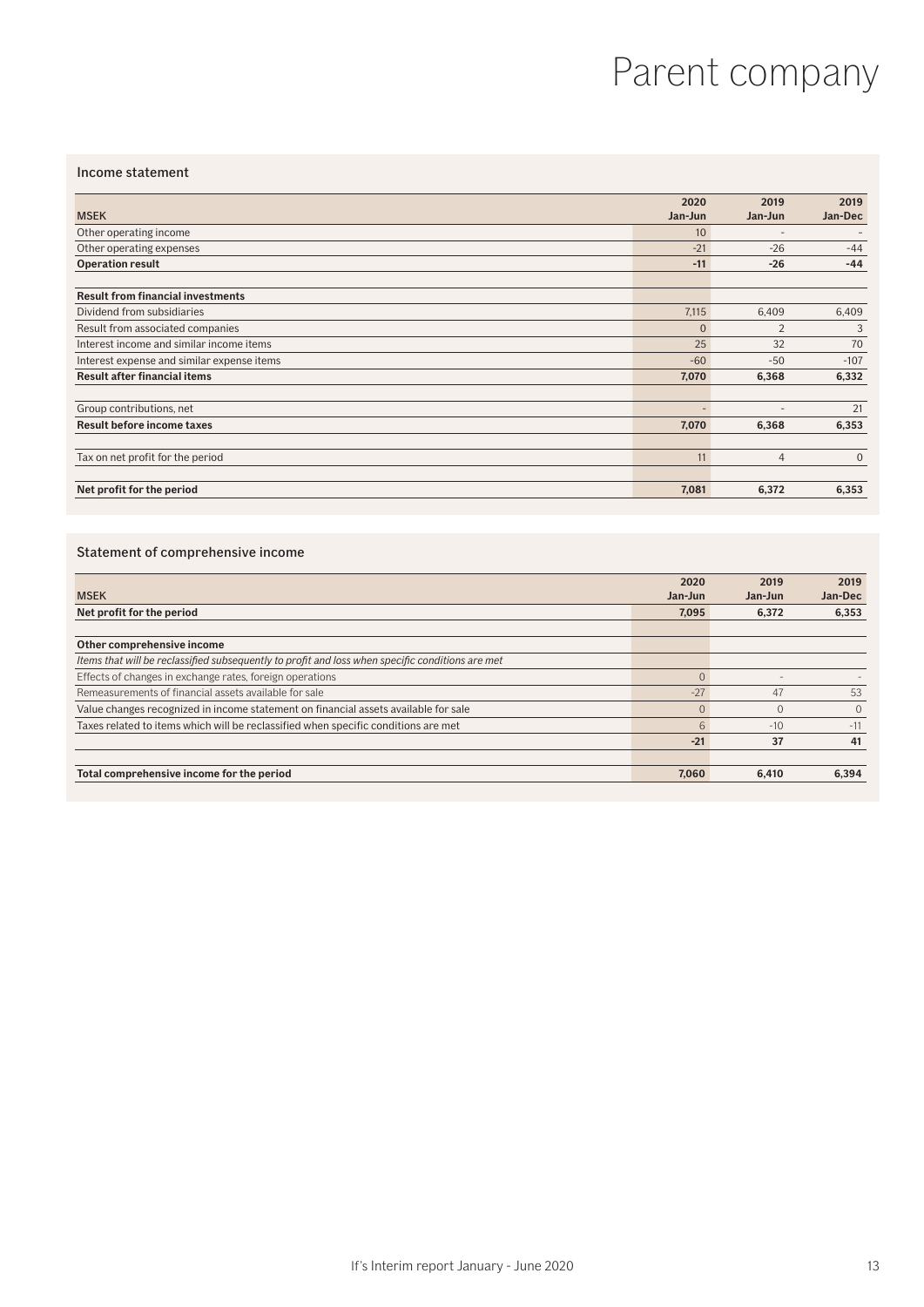#### Balance sheet

| <b>MSEK</b>                                            | 2020                     | 2019             | 2019           |
|--------------------------------------------------------|--------------------------|------------------|----------------|
| <b>Assets</b>                                          | <b>Jun 30</b>            | <b>Jun 30</b>    | <b>Dec 31</b>  |
| <b>Financial fixed assets</b>                          |                          |                  |                |
| Shares in Group companies                              | 20,299                   | 17,039           | 17,381         |
| Shares in associated companies                         | 92                       | 92               | 92             |
|                                                        | 20,391                   | 17,130           | 17,472         |
|                                                        |                          |                  |                |
| Deferred tax asset                                     | 16                       | $\overline{4}$   | $\sim$         |
| <b>Debtors</b>                                         |                          |                  |                |
| Debtors, Group companies                               | 4,925                    | 6,243            | 59             |
| Other debtors                                          | $\mathbf{1}$             | $\overline{a}$   | $\sim$         |
| Accrued interest income                                | $\overline{4}$           | 8                | 11             |
|                                                        | 4,930                    | 6,252            | 70             |
|                                                        |                          |                  |                |
| <b>Short-term investments</b>                          |                          |                  |                |
| <b>Bonds</b>                                           | 1,831                    | 4,140            | 2,681          |
|                                                        | 1,831                    | 4,140            | 2,681          |
| <b>Cash and bank balances</b>                          | 1,269                    | 2,288            | 1,711          |
|                                                        |                          |                  |                |
| <b>Total assets</b>                                    | 28,437                   | 29,815           | 21,934         |
|                                                        |                          |                  |                |
| Shareholders' equity, provisions and liabilities       |                          |                  |                |
| Shareholders' equity                                   |                          |                  |                |
| Share capital                                          | 2,726                    | 2,726            | 2,726          |
| Statutory reserve                                      | 400                      | 400              | 400            |
| Fair value reserve                                     | $-10$                    | $\overline{7}$   | 11             |
| Profit carried forward                                 | 14,095                   | 15,241           | 7,741          |
| Net profit for the period                              | 7,081                    | 6,372            | 6,353          |
|                                                        | 24,291                   | 24,747           | 17,232         |
| <b>Subordinated debt</b>                               | 2,990                    | 2,985            | 2,988          |
|                                                        |                          |                  |                |
| <b>Provisions</b>                                      |                          |                  |                |
| Deferred tax liability                                 | $\overline{\phantom{a}}$ | $\overline{2}$   | $\overline{1}$ |
| Other provisions                                       | 15                       | $\boldsymbol{0}$ | $\sqrt{7}$     |
|                                                        | 15                       | $\mathbf 2$      | 9              |
| <b>Current creditors</b>                               |                          |                  |                |
| Creditors, Group companies                             | 1,108                    | 2,071            | 1,687          |
| Other creditors                                        | $10$                     | $\boldsymbol{0}$ | $\overline{1}$ |
| Other accrued expenses and prepaid income              | 22                       | 10               | 19             |
|                                                        | 1,140                    | 2,081            | 1,706          |
|                                                        |                          |                  |                |
| Total shareholders' equity, provisions and liabilities | 28,437                   | 29,815           | 21,934         |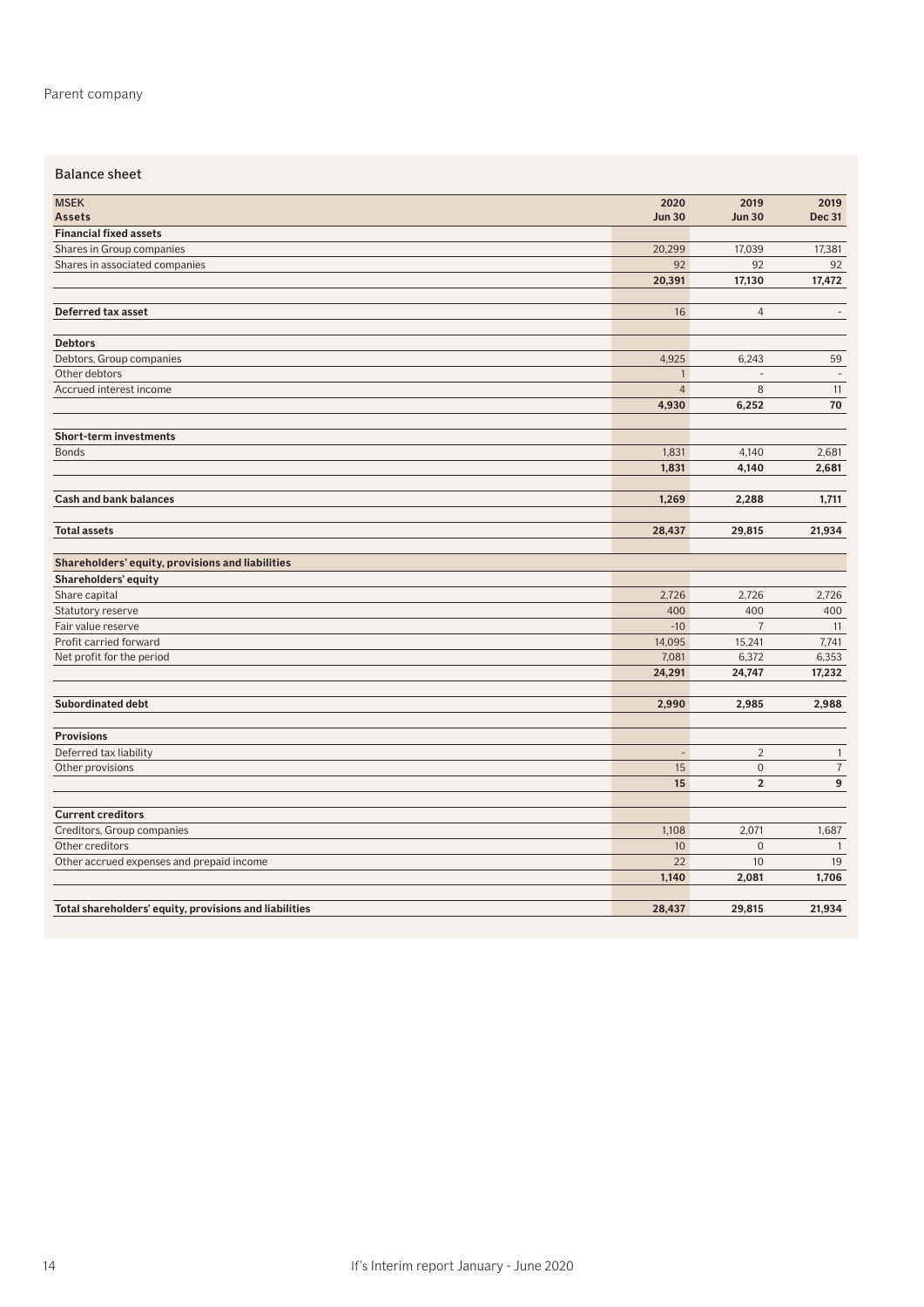### Notes

#### NOTE 1 – Applied accounting policies

For the Group, this Interim report was prepared in accordance with IAS 34 Interim Financial Reporting and applicable regulations in the Annual Accounts Act (1995:1560) for Insurance Companies (ÅRFL), and for the Parent Company in accordance with the Annual Accounts Act (1995:1554) (ÅRL). The accounting policies for the Group and the Parent Company that have been applied in this Interim report are the same as those applied in the 2019 Annual Report.

#### NOTE 2 – Risks and uncertainties

Risk is a natural and integral part of the Group's business and environment and the tools used for managing risk include clearly defined strategies and responsibilities, together with strong commitment to the risk-management processes. The main underwriting risks in insurance operations are premium risks and reserve risks. In addition, market risks (such as changes in interest rates, foreign exchange rates and stock prices, as well as changes in their volatility) and credit risks affect the market values of financial assets and liabilities. Operational risks, which are the risk of loss arising from inadequate or failed processes or systems, from personnel, or from external events, are also handled through the risk-management processes. The Group's risks and risk management are described in the 2019 Annual Report.

Besides the disclosures provided in Notes 1-6, more information can be found in the section Economical overview.

During the reporting period, the spread of Covid-19, the measures taken to contain the spread and the uncertainty that the situation has created have affected the risk profile of the Group and risks are being monitored closely. Financial market volatility has increased and there is a high risk of a global recession, affecting the market risk, and to a lesser degree the underwriting risk, of the Group. The adjustment to remote operations, with the vast majority of If's employees working out of home offices during the reporting period, was smooth and there have not been strong signs of an increase in the operational risk of the Group.

#### NOTE 3 – Result per business area

#### Income statement per business area

| <b>MSEK</b>                                                               | <b>Private</b> | Com-<br>mercial | Industrial | <b>Baltic</b>            | Asset<br>Other <sup>1)</sup><br>management | <b>Eliminations and</b><br>adjustments to<br>consolidated<br>policies <sup>2)</sup> | <b>Total</b><br>2020<br>Jan-Jun | <b>Total</b><br>2019<br>Jan-Jun |
|---------------------------------------------------------------------------|----------------|-----------------|------------|--------------------------|--------------------------------------------|-------------------------------------------------------------------------------------|---------------------------------|---------------------------------|
| Premiums earned, net of reinsurance                                       | 13,998         | 6,318           | 2,368      | 781                      |                                            | $\overline{\phantom{a}}$                                                            | 23,464                          | 22,786                          |
| Allocated investment return transferred<br>from the non-technical account | 44             | 36              | 12         | ٠                        |                                            | $\overline{0}$                                                                      | 93                              | 80                              |
| Other technical income                                                    | 131            | 31              | 12         | $\mathbf{0}$             | 425                                        | $-54$                                                                               | 547                             | 173                             |
| Claims incurred, net of reinsurance                                       | $-8,654$       | $-4,294$        | $-2,308$   | $-477$                   | 13                                         | 19                                                                                  | $-15,701$                       | $-15,604$                       |
| Operating expenses in insurance operations,<br>net of reinsurance         | $-2,023$       | $-1,082$        | $-324$     | $-196$                   | 62                                         | $-5$                                                                                | $-3,568$                        | $-3,694$                        |
| Other operating expenses                                                  | $-154$         | $-39$           | $-12$      | $\overline{\phantom{a}}$ | $-430$                                     | 40                                                                                  | $-595$                          | $-225$                          |
| Technical result from property<br>and casualty insurance                  | 3,342          | 970             | $-252$     | 109                      | 70<br>$\overline{\phantom{a}}$             |                                                                                     | 4,239                           | 3,515                           |
| Investment result, net                                                    |                |                 |            |                          | $-1,741$                                   | 1.890                                                                               | 148                             | 1,407                           |
| Allocated investment return transferred<br>to the technical account       |                |                 |            |                          | $-215$                                     |                                                                                     | $-215$                          | $-235$                          |
| Interest expense on net pension liability                                 |                |                 |            |                          | -8                                         |                                                                                     | $-8$                            | $-6$                            |
| Interest expenses, financing                                              |                |                 |            |                          | $-80$                                      |                                                                                     | $-80$                           | $-72$                           |
| Income from associates                                                    |                |                 |            |                          |                                            | $-2$                                                                                | $-2$                            | 2                               |
| <b>Result before income taxes</b>                                         |                |                 |            |                          |                                            |                                                                                     | 4,083                           | 4,612                           |

<sup>1)</sup> Including road assistance, Run Off and other operations not allocated to the business areas.

<sup>2)</sup> Business area reporting includes all value changes on investment assets in the Investment result.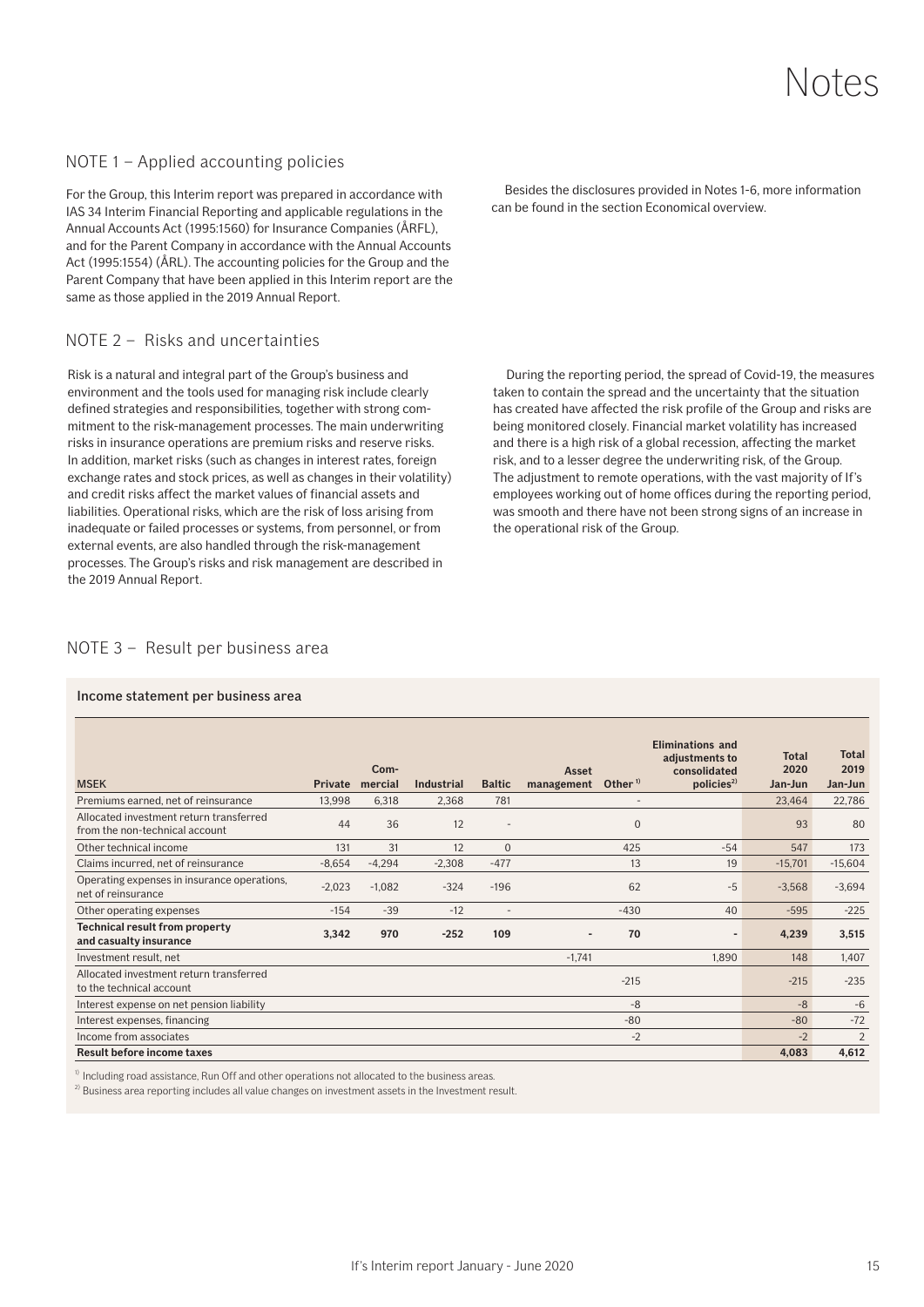#### Balance sheet per business area

| <b>MSEK</b>                                            | <b>Private</b>           | Com-<br>mercial          | Industrial               | <b>Baltic</b>            | Asset<br>management      | <b>Other</b>             | <b>Total</b><br>2020<br><b>Jun 30</b> | <b>Total</b><br>2019<br><b>Jun 30</b> |
|--------------------------------------------------------|--------------------------|--------------------------|--------------------------|--------------------------|--------------------------|--------------------------|---------------------------------------|---------------------------------------|
|                                                        |                          |                          |                          |                          |                          |                          |                                       |                                       |
| <b>Assets</b>                                          |                          |                          |                          |                          |                          |                          |                                       |                                       |
| Intangible assets                                      | 286                      | 315                      | $\overline{a}$           | $\overline{\phantom{a}}$ | $\overline{a}$           | 1.813                    | 2.414                                 | 1,018                                 |
| Investment assets                                      | ۰                        | $\overline{\phantom{a}}$ | $\overline{\phantom{a}}$ | $\overline{\phantom{a}}$ | 110,958                  | $\overline{\phantom{a}}$ | 110,958                               | 115,111                               |
| Reinsurers' share of technical provisions              | 292                      | 296                      | 3.093                    | 31                       | ٠                        | $\overline{\phantom{a}}$ | 3,712                                 | 2,752                                 |
| Deferred tax assets                                    | $\overline{a}$           |                          | $\overline{a}$           |                          | $\overline{\phantom{a}}$ | 249                      | 250                                   | 152                                   |
| Debtors arising out of insurance operations            | 11,810                   | 3.323                    | 1.836                    | 356                      | $\overline{\phantom{a}}$ | $-124$                   | 17.202                                | 17,434                                |
| Deferred acquistions costs                             | 785                      | 340                      | 63                       | 37                       | $\overline{a}$           | $\overline{a}$           | 1.225                                 | 1.286                                 |
| Other assets <sup>1)</sup>                             | ٠                        | ٠                        | $\overline{\phantom{a}}$ |                          | 2,555                    | 5.804                    | 8,359                                 | 12,070                                |
| <b>Total assets</b>                                    | 13,173                   | 4.274                    | 4.993                    | 425                      | 113.512                  | 7.743                    | 144.120                               | 149,824                               |
|                                                        |                          |                          |                          |                          |                          |                          |                                       |                                       |
| Shareholders' equity, provisions and liabilities       |                          |                          |                          |                          |                          |                          |                                       |                                       |
| Shareholders' equity                                   | ۰                        |                          | ٠                        |                          | $\overline{a}$           | 30,965                   | 30.965                                | 33.637                                |
| Subordinated debt                                      | $\overline{\phantom{a}}$ | ٠                        | $\overline{\phantom{a}}$ | $\overline{\phantom{a}}$ | $\overline{\phantom{a}}$ | 4,142                    | 4,142                                 | 4,143                                 |
| Technical provisions, gross                            | 48,391                   | 27,333                   | 17.598                   | 2,070                    | $\overline{a}$           | $\overline{\phantom{a}}$ | 95,392                                | 98,099                                |
| Provisions for other risk and changes                  | 18                       | 27                       | $\overline{0}$           | 364                      | $\overline{a}$           | 3,220                    | 3.629                                 | 3,754                                 |
| Creditors arising out of insurance operations          | 447                      | 89                       | 790                      | 56                       | $\overline{a}$           | 345                      | 1.726                                 | 2,086                                 |
| Reinsurers' share of deferred acquisition costs        | 5                        | 6                        | 69                       | $\overline{1}$           | $\overline{\phantom{a}}$ | $\overline{a}$           | 80                                    | 70                                    |
| Other creditors <sup>1)</sup>                          | ٠                        | ٠                        | $\overline{\phantom{a}}$ |                          | 552                      | 7,351                    | 8,188                                 | 8,035                                 |
| Total shareholders' equity, provisions and liabilities | 48.861                   | 27,454                   | 18.457                   | 2.490                    | 552                      | 46.307                   | 144.120                               | 149.824                               |

<sup>1)</sup> Other debrors and creditors are not divided on the basis of business areas except for those related to asset management-

### NOTE 4 – Other financial investment assets and derivative liabilities

#### Classification of other financial investment assets and derivative liabilities in accordance with IAS 39

The recognition of financial assets and liabilities depends on their classification. The classification of assets and liabilities categorized in accordance with IAS 39 is shown below.

|                                                                                 | <b>Acquisition value</b> |                       |                       | <b>Fair value</b>     | <b>Carrying amount</b> |                       |
|---------------------------------------------------------------------------------|--------------------------|-----------------------|-----------------------|-----------------------|------------------------|-----------------------|
| <b>MSEK</b>                                                                     | 2020<br><b>Jun 30</b>    | 2019<br><b>Jun 30</b> | 2020<br><b>Jun 30</b> | 2019<br><b>Jun 30</b> | 2020<br><b>Jun 30</b>  | 2019<br><b>Jun 30</b> |
| Financial assets, mandatory at fair value through profit or loss (trading)      |                          |                       |                       |                       |                        |                       |
| Derivatives                                                                     | 15                       | 13                    | 58                    | 51                    | 58                     | 51                    |
| Financial assets available for sale                                             |                          |                       |                       |                       |                        |                       |
| Shares and participations                                                       | 9,712                    | 9,410                 | 11,889                | 12,644                | 11,889                 | 12,644                |
| Bonds and other interest-bearing securities                                     | 97,632                   | 100,416               | 96,899                | 100,958               | 96,899                 | 100,958               |
| Total financial assets, at fair value                                           | 107,359                  | 109,838               | 108,846               | 113,653               | 108,846                | 113,653               |
|                                                                                 |                          |                       |                       |                       |                        |                       |
| Loans $\frac{1}{2}$                                                             |                          |                       |                       |                       |                        |                       |
| Deposits with credit institutions                                               | 52                       | 53                    | 53                    | 53                    | 52                     | 53                    |
| Other loans                                                                     | 1,869                    | 1,219                 | 1,896                 | 1,046                 | 1,869                  | 1,219                 |
| <b>Total Other financial investment assets</b>                                  | 109,280                  | 111,110               | 110,795               | 114,752               | 110,768                | 114,925               |
|                                                                                 |                          |                       |                       |                       |                        |                       |
| Financial liabilities, mandatory at fair value through profit or loss (trading) |                          |                       |                       |                       |                        |                       |
| Derivatives                                                                     |                          | 2                     | 342                   | 66                    | 342                    | 66                    |
| Total financial liabilities, at fair value                                      |                          | $\overline{2}$        | 342                   | 66                    | 342                    | 66                    |

 $^{\rm 0}$  Loans are in accordance with the If's application of IAS 39 accounted for at amortized cost. The fair value is only shown for information. Financial instruments with fair value given for information are classified in three different hierarchy levels depending on their liquidity and valuation methods. All loans are classified in level 3 and the fair value of these loans are based on cash-flow valuations.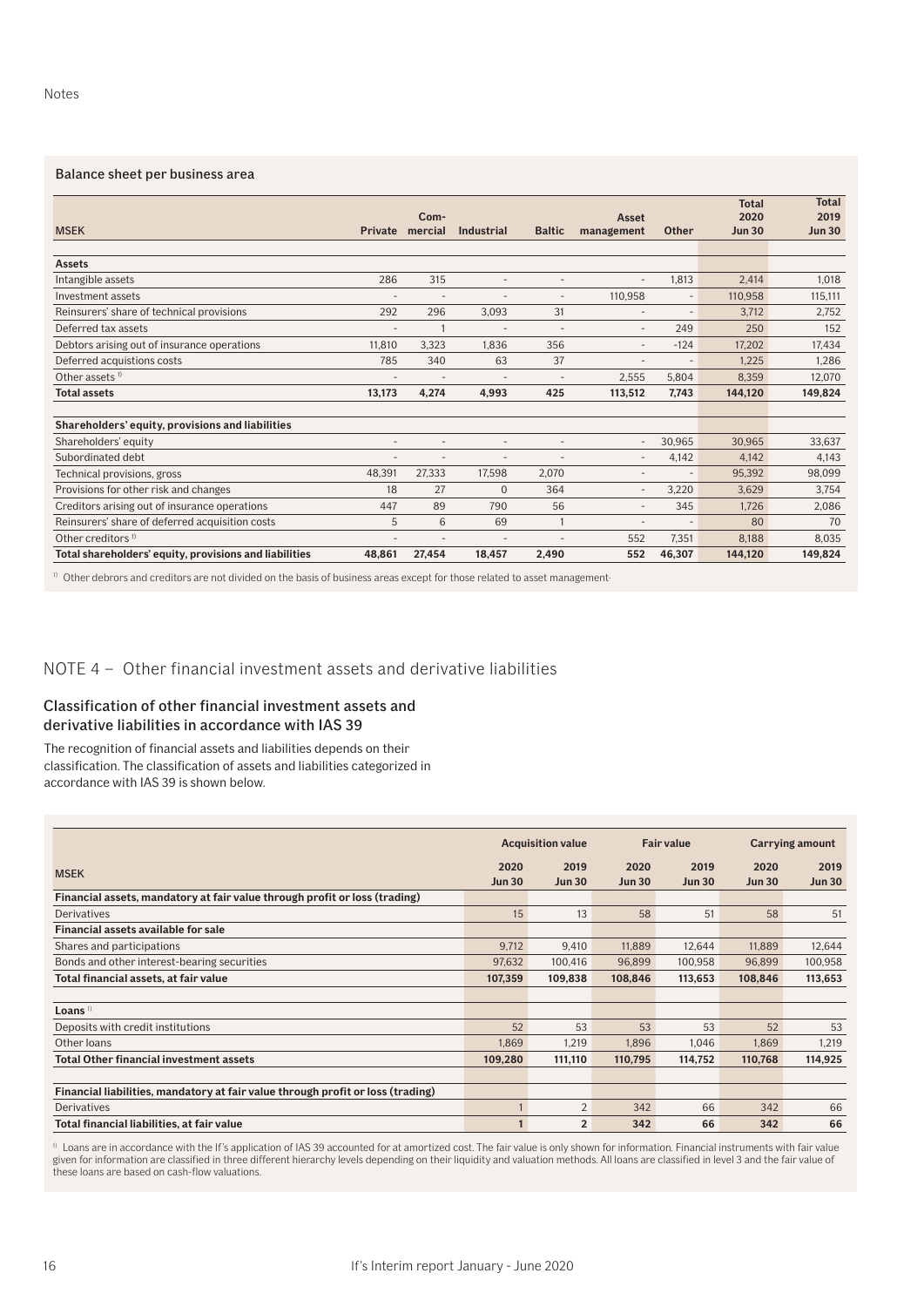A careful process is followed and controls are performed in order to ensure correct fair values of financial assets and liabilities. For example, controls are made by several different external sources and assessments of abnormal price changes are performed when necessary.

Different valuation methods are used to determine the fair value depending on the type of financial instruments and to what extent they are traded on active markets. In order to evaluate the activity in a market with respect to frequency and volume If mainly uses information compiled by Bloomberg. Quoted shares are valued on the basis of latest trade price on stock markets and are obtained by Bloomberg. The valuation of bonds is also usually based on prices from Bloomberg. Quoted bonds are valued on the basis of last bid price. For model-valued interest bearing instruments, yield curves based on last mid prices are used.

If's financial instruments, which are measured at fair value, are classified in three different hierarchy levels depending on their valuation methods as well as how active the market is. The control of the classification in hierarchy levels is done quarterly. If conditions have changed for the existing level, the holding in question is moved to the correct hierarchy level in consent with the Risk Control unit.

#### *Level 1 – Financial assets and liabilities with values based on quoted prices in active markets for identical assets or liabilities.*

Quoted prices in active markets are considered the best estimate of an asset/liability's fair value. An active market is typically characterized by quoted prices that are easily and regularly available and that represent actual and regularly occurring transactions at arm's length distance.

Assets and liabilities in the category include shares, listed funds (ETF), equity- and interest rate funds and interest bearing assets that have quoted prices in an active market at the time of valuation. The category also includes derivatives with a daily fixing.

#### *Level 2 – Financial assets and liabilities with values based on quoted prices or valuation based on directly or indirectly observable market data.*

In the level 2 hierarchy, all essential inputs are observable either directly or indirectly. The large majority of the instruments in level 2 are traded in a market with daily quoted prices and regularly occurring market transactions but where the market is not considered to be active enough regarding frequency and volume and/or when the standard deviation of the prices is high. A very limited part of the instruments are model valued with the help of market data that is indirectly observable, meaning that prices can be derived from observable markets where market interest rates and underlying rates normally are updated daily or, in exceptional cases, at least on a monthly basis.

Instruments that are valued at level 2 include interest bearing assets where the market is not active enough. Most OTC derivatives, standardized derivatives as well as currency derivatives are also included in this level.

#### *Level 3 – Financial assets and liabilities that are traded on an illiquid market, with non-observable market data or indications of trading levels without any actual trade.*

When neither quoted prices in active markets nor observable market data is available, the fair value of financial instruments is based on valuation techniques that are based on non observable market data.

Level 3 comprises private equity, unlisted shares, certain high-yield assets and distressed assets encountering financial difficulties where trading has essentially ceased to exist.

The types of financial instruments classified as level 3 in the valuation hierarchy are discussed below with reference to type of securities and valuation method:

- Private equity is classified as level 3. The majority of If's investment in Private Equity is made in mutual funds. The fair values are based on prices and share values obtained from the funds administrators. These quotations are based on the value in the underlying assets in accordance with market practice. The last obtained value is used;
- For some unlisted shares external evaluations are obtained, which are used for valuation. The external valuations are based on models that contain non-observable assumptions; and
- –Other assets in level 3 are normally valued at least yearly and the valuation is based either on external estimates, cash flow analyses or latest market transactions.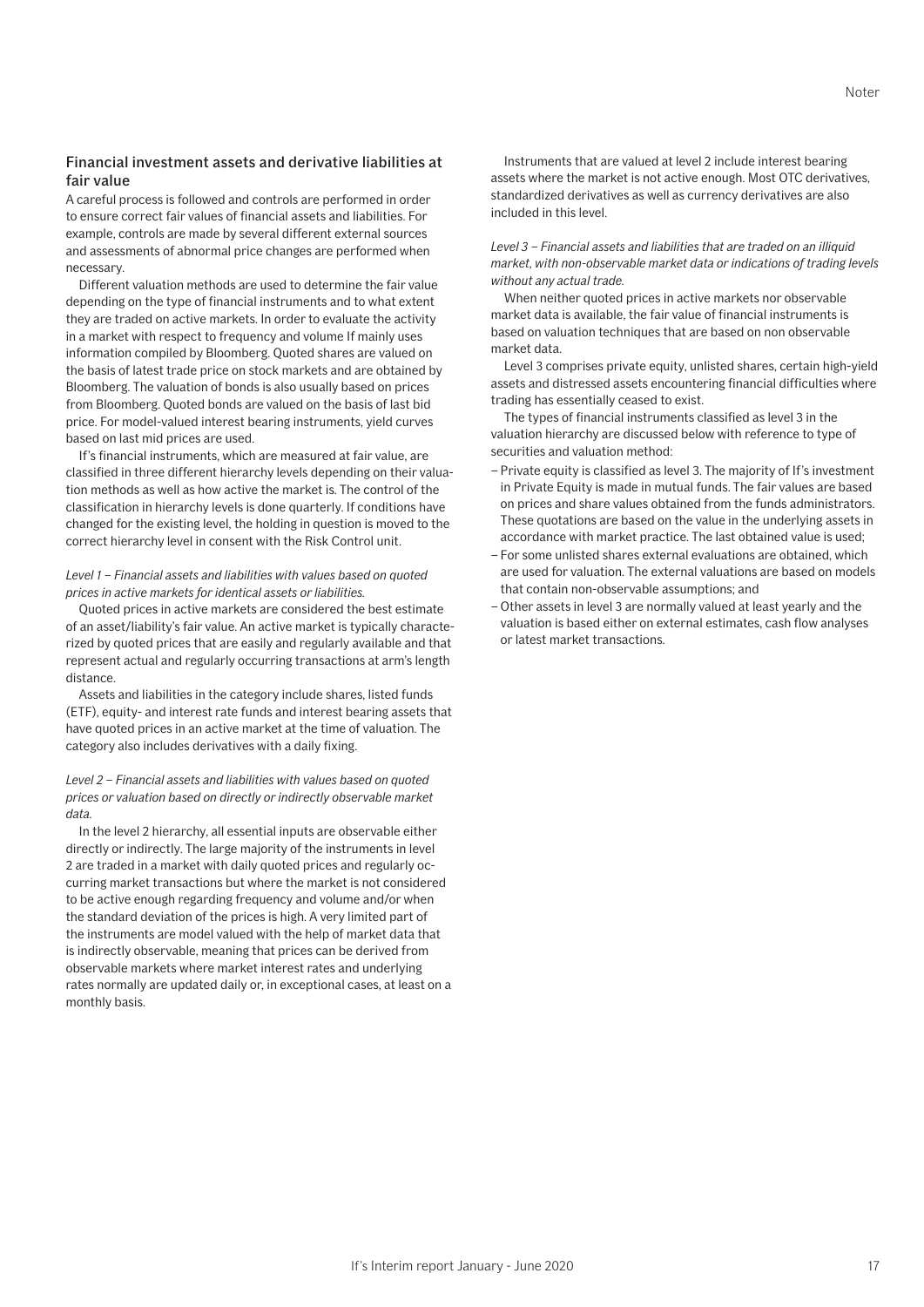#### Financial investment assets and derivative liabilities in fair value hierarchy

|                                                                                | 2020<br><b>Jun 30</b>    |                          |                | 2019<br><b>Jun 30</b>      |                          |                          |                          |                            |
|--------------------------------------------------------------------------------|--------------------------|--------------------------|----------------|----------------------------|--------------------------|--------------------------|--------------------------|----------------------------|
| <b>MSEK</b>                                                                    | Level 1                  | Level <sub>2</sub>       | Level 3        | <b>Total fair</b><br>value | Level 1                  | Level <sub>2</sub>       | Level 3                  | <b>Total fair</b><br>value |
| Financial assets, mandatory at fair value<br>through profit and loss (trading) |                          |                          |                |                            |                          |                          |                          |                            |
| <b>Derivatives</b>                                                             |                          |                          |                |                            |                          |                          |                          |                            |
| Equity derivatives                                                             |                          | $\overline{0}$           | $\overline{a}$ | $\Omega$                   | ٠                        | 0                        | $\overline{\phantom{a}}$ | $\Omega$                   |
| Fixed income derivatives                                                       |                          |                          |                |                            |                          | ٠                        |                          |                            |
| Foreign exchange derivatives                                                   |                          | 58                       | ٠              | 58                         | $\overline{\phantom{a}}$ | 51                       | $\overline{a}$           | 51                         |
| Financial assets, available for sale                                           |                          |                          |                |                            |                          |                          |                          |                            |
| Shares and participations <sup>1)</sup>                                        | 11.713                   | $\overline{\phantom{a}}$ | 176            | 11.889                     | 12.489                   | $\overline{\phantom{a}}$ | 155                      | 12,644                     |
| Bonds and other interest-bearing securities                                    | 62,760                   | 34,132                   | $\overline{7}$ | 96.899                     | 63.659                   | 37,299                   | $\mathbf{0}$             | 100,958                    |
| Total financial assets, at fair value                                          | 74,473                   | 34,190                   | 183            | 108.846                    | 76,148                   | 37,351                   | 155                      | 113,653                    |
|                                                                                |                          |                          |                |                            |                          |                          |                          |                            |
|                                                                                |                          |                          |                |                            |                          |                          |                          |                            |
| Financial liabilities, mandatory at fair value                                 |                          |                          |                |                            |                          |                          |                          |                            |
| through profit and loss (trading)                                              |                          |                          |                |                            |                          |                          |                          |                            |
| Derivatives                                                                    |                          |                          |                |                            |                          |                          |                          |                            |
| Fixed income derivatives                                                       | $\overline{\phantom{a}}$ | 14                       | $\overline{a}$ | 14                         | ٠                        | 21                       | ٠                        | 21                         |
| Foreign exchange derivatives                                                   |                          | 328                      | $\overline{a}$ | 328                        | ٠                        | 45                       |                          | 45                         |
| Total financial liabilities, at fair value                                     |                          | 342                      | ٠              | 342                        |                          | 66                       |                          | 66                         |

<sup>1)</sup> Mutual equity funds recognized in the above balances totaled MSEK 3,887 (4,192) of which MSEK 3,817 (4,041) was allocated to level 1 and MSEK 70 (151) to level 3.

#### Financial investment assets in level 3

Financial assets presented in level 3 are included in financial instruments carried at fair value on the balance sheet. At June 30, 2020, the assets presented in level 3 amounted to MSEK 183 (155). These financial assets are categorized as available for sale, and unrealized market value changes are, therefore, recognized in other comprehensive income.

|                                                |                             | Net gains/losses<br>recorded in |                                                   |                  |                      |                                 |                                         |                                     |                                                             |  | Net gains/losses in<br>income statement |
|------------------------------------------------|-----------------------------|---------------------------------|---------------------------------------------------|------------------|----------------------|---------------------------------|-----------------------------------------|-------------------------------------|-------------------------------------------------------------|--|-----------------------------------------|
| <b>MSEK</b><br>2020                            | Carrying<br>amount<br>Jan 1 | ment                            | income- other com-<br>state- prehensive<br>income | <b>Purchases</b> | Sales/<br>maturities | <b>Transfers</b><br>into/out of | Exchange<br>rate<br>level 3 differences | Carrying<br>amount<br><b>Jun 30</b> | that are attributable<br>to assets held at<br>end of period |  |                                         |
| Financial assets, available for sale           |                             |                                 |                                                   |                  |                      |                                 |                                         |                                     |                                                             |  |                                         |
| Shares and participations                      | 182                         |                                 | $-3$                                              | 4                | $-7$                 | $\overline{\phantom{0}}$        |                                         | 176                                 |                                                             |  |                                         |
| Bonds and other interest-bearing<br>securities | 0                           | $-3$                            | $\overline{0}$                                    |                  | $\Omega$             | 11                              | $-1$                                    |                                     | $-3$                                                        |  |                                         |
| Total financial assets, at fair value          | 182                         | $-3$                            | $-3$                                              | 4                | -8                   | 11                              | $\bf{0}$                                | 183                                 | $-3$                                                        |  |                                         |

|                                                | Net gains/losses<br>recorded in |                           |                                    |                          |                      |                                 |                                         | Net gains/losses in<br>income statement |                                                             |
|------------------------------------------------|---------------------------------|---------------------------|------------------------------------|--------------------------|----------------------|---------------------------------|-----------------------------------------|-----------------------------------------|-------------------------------------------------------------|
| <b>MSEK</b><br>2019                            | Carrying<br>amount<br>Jan 1     | income-<br>state-<br>ment | other com-<br>prehensive<br>income | <b>Purchases</b>         | Sales/<br>maturities | <b>Transfers</b><br>into/out of | Exchange<br>rate<br>level 3 differences | Carrying<br>amount<br><b>Jun 30</b>     | that are attributable<br>to assets held at<br>end of period |
| Financial assets, available for sale           |                                 |                           |                                    |                          |                      |                                 |                                         |                                         |                                                             |
| Shares and participations                      | 198                             | $\overline{\phantom{a}}$  | $-17$                              | 3                        | $-36$                | 6                               | $\Omega$                                | 155                                     |                                                             |
| Bonds and other interest-bearing<br>securities | 0                               | $\overline{\phantom{a}}$  | $\mathbf{0}$                       | $\overline{\phantom{a}}$ | -                    | $\overline{\phantom{a}}$        | $\overline{\phantom{a}}$                |                                         |                                                             |
| Total financial assets, at fair value          | 198                             | $\overline{\phantom{0}}$  | $-17$                              | 3                        | $-36$                | 6                               | $\bf{0}$                                | 155                                     |                                                             |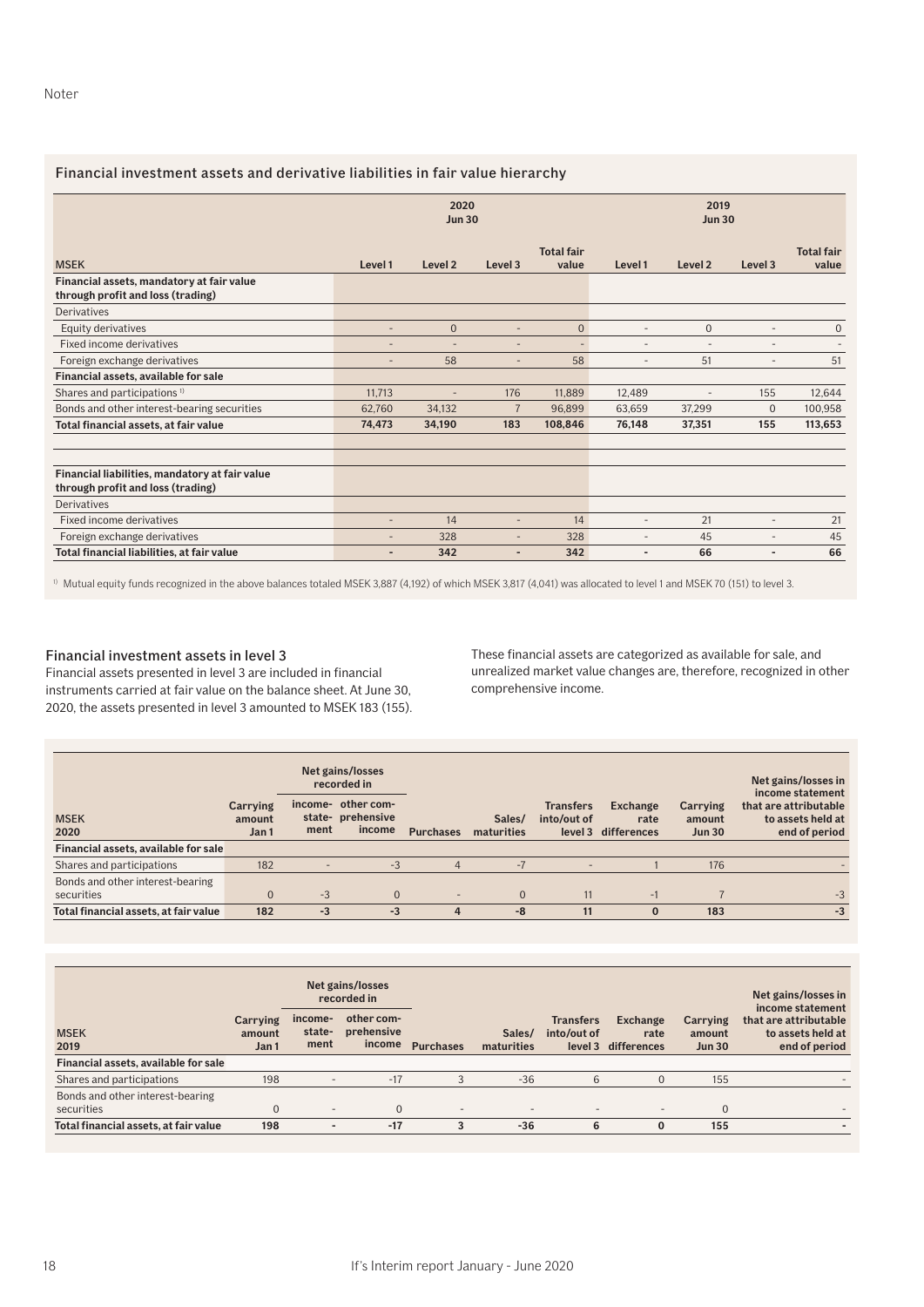The sensitivity of the fair value of level 3 instruments to changes in key assumptions, by category and financial instrument is shown below.

The following changes in key assumptions have been used:

- a 1% increase in the yield curve for bonds and other interest-bearing securities;
- a 20% decrease in prices for equity related securities and real estate.

|                                             | 2020<br><b>Jun 30</b> |                                                                    | 2019<br><b>Jun 30</b> |                                                             |
|---------------------------------------------|-----------------------|--------------------------------------------------------------------|-----------------------|-------------------------------------------------------------|
| <b>MSEK</b>                                 | Carrying amount       | <b>Effect of reasonably</b><br>possible alternative<br>assumptions | Carrying amount       | Effect of reasonably<br>possible alternative<br>assumptions |
| Financial assets, available for sale        |                       |                                                                    |                       |                                                             |
| Shares and participations <sup>1)</sup>     | 176                   | $-35$                                                              | 155                   | $-31$                                                       |
| Bonds and other interest-bearing securities |                       |                                                                    |                       |                                                             |
| Total financial assets, at fair value       | 183                   | $-35$                                                              | 155                   | $-31$                                                       |

<sup>1)</sup> Includes holding in equity funds.

#### NOTE 5 – Pledged assets and contingent liabilities

|                                                     | 2020          | 2019          | 2019          |
|-----------------------------------------------------|---------------|---------------|---------------|
| <b>MSEK</b>                                         | <b>Jun 30</b> | <b>Jun 30</b> | <b>Dec 31</b> |
| Pledged assets and equivalent securities            |               |               |               |
| Other financial investment assets                   | 2,692         | 2,329         | 2,495         |
| Cash and bank                                       | 19            | 19            | 18            |
| <b>Total</b>                                        | 2,710         | 2,347         | 2,513         |
|                                                     |               |               |               |
| Policyholders' beneficiary rights                   |               |               |               |
| Assets covered by policyholders' beneficiary rights | 105,619       | 110,588       | 105,348       |
| Technical provisions, net                           | $-74.864$     | $-77.129$     | $-72,442$     |
| Surplus of registered securities                    | 30,755        | 33,459        | 32,906        |
|                                                     |               |               |               |
| <b>Contingent liabilities and other commitments</b> |               |               |               |
| Surety and guarantee undertakings                   | 21            | 21            | 19            |
| Other commitments                                   | 51            | 147           | 98            |
| <b>Total</b>                                        | 71            | 167           | 116           |

#### NOTE 6 – Business combination

In January 2020, If P&C Insurance Holding Ltd (publ) acquired the Norwegian company Viking Redningstjeneste Topco AS.

The purchase price was MNOK 322. Acquisition-related costs were not significant and are included in administrative expenses in the consolidated income statement.

The acquired net assets, including assumed net debt, are negative. Acquired trademarks are estimated to have a lasting value. Acquired customer relationships consist of the calculated value of existing and the estimated value of renewed customer agreements. Customer relationships will be amortized over the expected useful life, estimated at 3-4 years. The amount for goodwill includes the synergy effects in the form of more efficient processes and expansion opportunities that the competencies of Viking's personnel will add to If.

Viking Redningstjeneste is consolidated into If Group as at January 1, 2020. During the period January – June 2020, the company's revenue and operating profit amounted to approximately MNOK 425 and MNOK 2, respectively.

During the reporting period, If P&C Insurance Holding Ltd (publ) contributed MNOK 642 in new share issues to enable a refinancing of Viking Redningstjeneste. During the reporting period, the company redeemed its bond loans and raised a loan from Nordea Bank of

MNOK 300. As security the company has pledged certain assets and If P&C Insurance Holding Ltd (publ) has pledged its shares in the company.

| <b>MSFK</b><br><b>Acquisition balance sheet</b> |        |
|-------------------------------------------------|--------|
| <b>Trademarks</b>                               | 159    |
| Customer relationships                          | 69     |
| Other tangible and intangible assets            | 116    |
| Cash and bank                                   | 40     |
| Other assets                                    | 214    |
| Deferred tax liabilities                        | $-21$  |
| Long-term liabilities                           | $-812$ |
| Other provisions and liabilities                | $-372$ |
| Total identifiable net assets                   | $-607$ |
|                                                 |        |
| Goodwill                                        | 949    |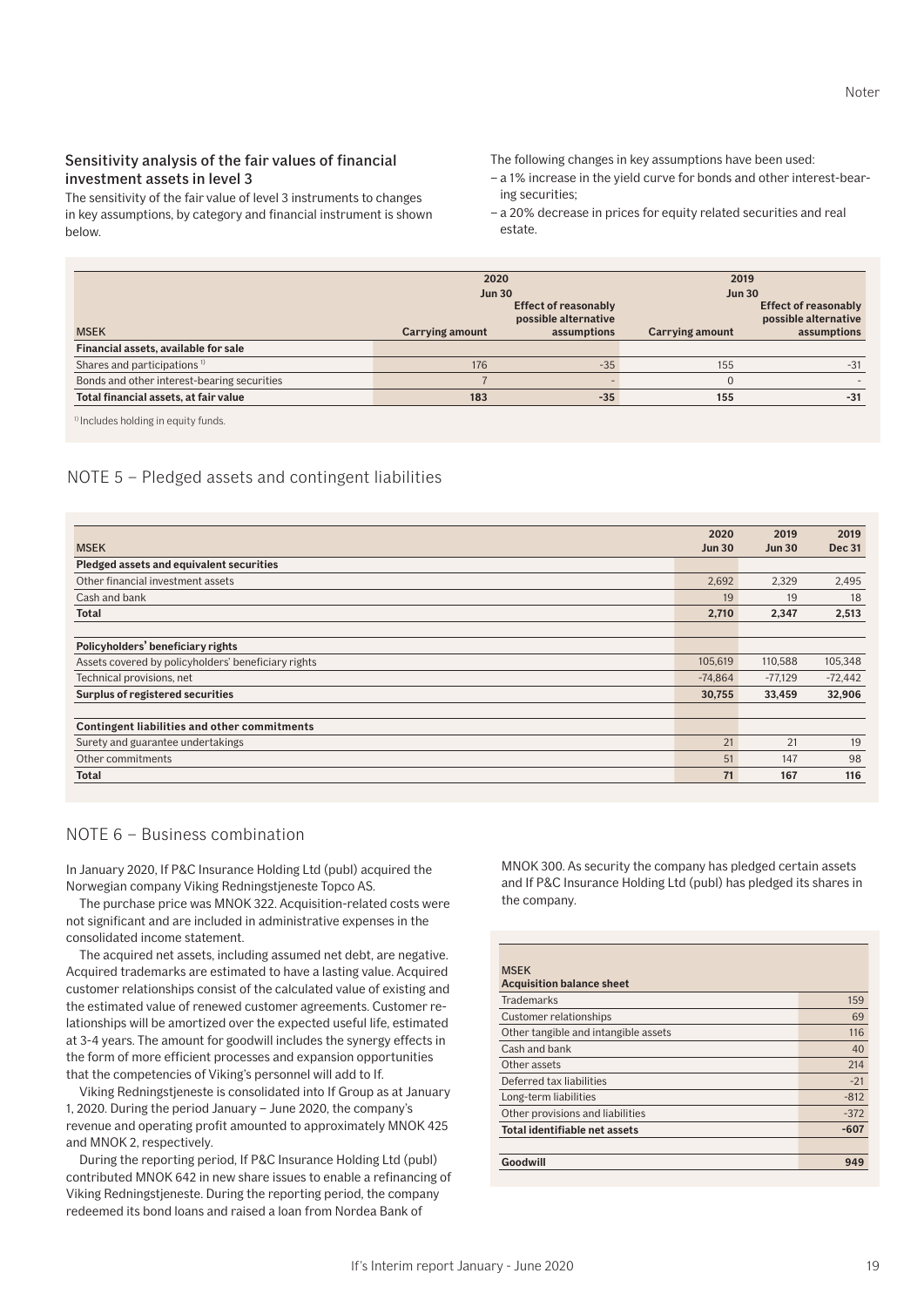# Definitions

#### Alternative performance measures

An alternative performance measure which is not defined in applicable accounting standards (IFRS, ÅRFL, FFFS 2019:23 and FRL), but where If considers it relevant to monitor and describe the Group's/company's financial situation and to provide additional useful information to the users of its financial statements. Since these measures have been developed and adapted for If, they are not fully comparable with similar performance measures presented by other companies. These are marked below with \*).

#### Claims ratio

Total sum of claims incurred on own account including claimsadjustment costs in relation to premiums earned on own account, expressed as a percentage.

#### Combined ratio

Total sum of claims incurred and operating expenses on own account in insurance operations in relation to premiums earned on own account, expressed as a percentage.

#### Cost ratio<sup>\*</sup>

Total sum of operating expenses in insurance operations on own account and claims-adjustment costs in relation to premiums earned on own account, expressed as a percentage.

#### Expense ratio

Operating expenses in insurance operations on own account in relation to net premiums earned, expressed as a percentage.

#### Insurance margin \*)

Technical result less other technical income and other operating expense in relation to premiums earned on own account, expressed as a percentage.

#### Risk ratio \*)

Total sum of insurance claims on own account, excluding claimsadjustment costs, in relation to premiums earned on own account, expressed as a percentage.

#### Solvency capital

Shareholders' equity less deferred tax assets plus untaxed reserves, subordinated debt and deferred tax liability.

#### Total investment return

Investment return in relation to other financial investment assets, land and buildings, cash and bank balances, accrued financial income, securities settlement claims/liabilities and derivative liabilities, expressed as a percentage. The return has been calculated using a daily time-weighted return calculation method.